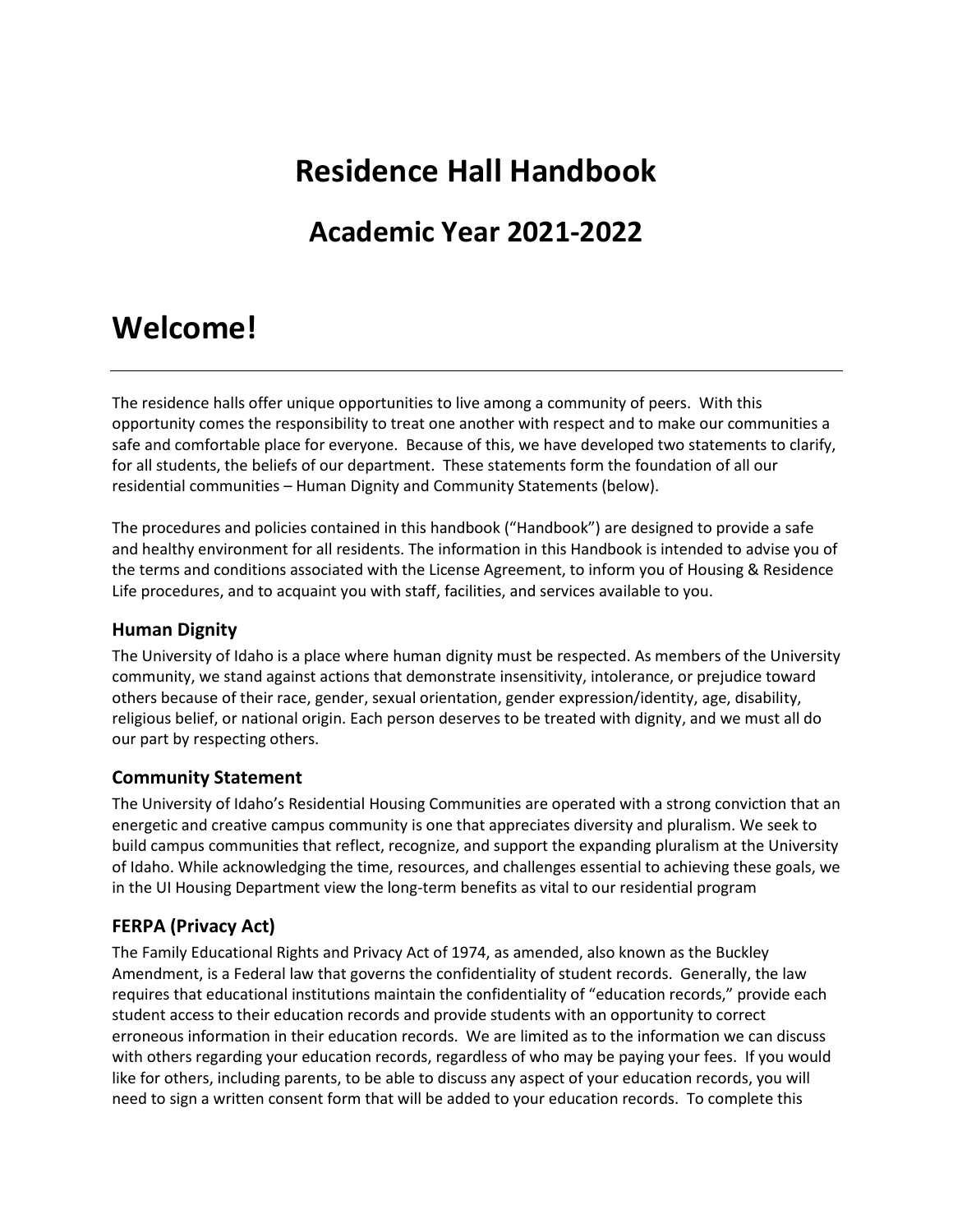form please visit the Registrar's Office, located in the Bruce Pitman Center. For more information, please call the Registrar's Office at 208-885-6731.

# **Directory Information**

The University is legally permitted to release "directory information" about you without your permission.

For a complete list of personal information that the University considers directory information, please refer to the Registrar's website: https://www.uidaho.edu/registrar/students/studentrights. If, for any reason, you prefer not to have your directory information released to anyone (this includes mailing lists for campus functions, friends, family, and Residence Hall Association), you must complete the appropriate form at the Registrar's Office, located in the Bruce Pitman Center. For more information, please call the Registrar's Office at 208-885-6731.

# **Residence Hall Procedures**

# **Important Dates to Remember**

# **Fall 2021 Dates:**

July 1, 2021: Last day to request room change before check-in. Room change requests will then begin after the first day of classes.

Thursday, August 19, 2021: 8:30 am to 4:30 pm. If you are a new first-year student or a new transfer student to the University of Idaho, you move-in this day.

Friday, August 20, 2021: 8:30 a.m. to 4:30 p.m. Late arriving students & returning students move-in. December 13-17, 2021: FINALS WEEK: Students are asked to vacate within 24 hours after their last final, but no later than Saturday at noon. Students who are deemed to be disrupting the community and impeding the academic pursuits of others will be referred for disciplinary action.

December 18, 2021 by noon: All students must vacate their room for the entire winter break, until spring semester opening (except Living Learning Community Buildings and the Stevenson Wing of Wallace). Residence halls and dining services will be closed between semesters.

#### **Spring 2022 Dates:**

January 9, 2022: Halls open for check-in at noon. This is the earliest that new and returning students can move into their rooms after winter break.

January 12, 2022: 9 a.m. to 5 p.m. all students with spring-only license agreements must be checked in by 5 p.m.

May 9-13, 2022: FINALS WEEK: Students are asked to vacate within 24 hours after their last final. Students who are deemed to be disrupting the community and impeding the academic pursuits of others will be referred for disciplinary action. If you need to extend your stay for any reason, it must be pre-approved.

May 14, 2022: Halls are officially closed for all students at noon, except those who are graduating or have signed a 12-month license agreement. Graduating students must request permission from Housing & Residence Life to stay until noon on May 15, 2022.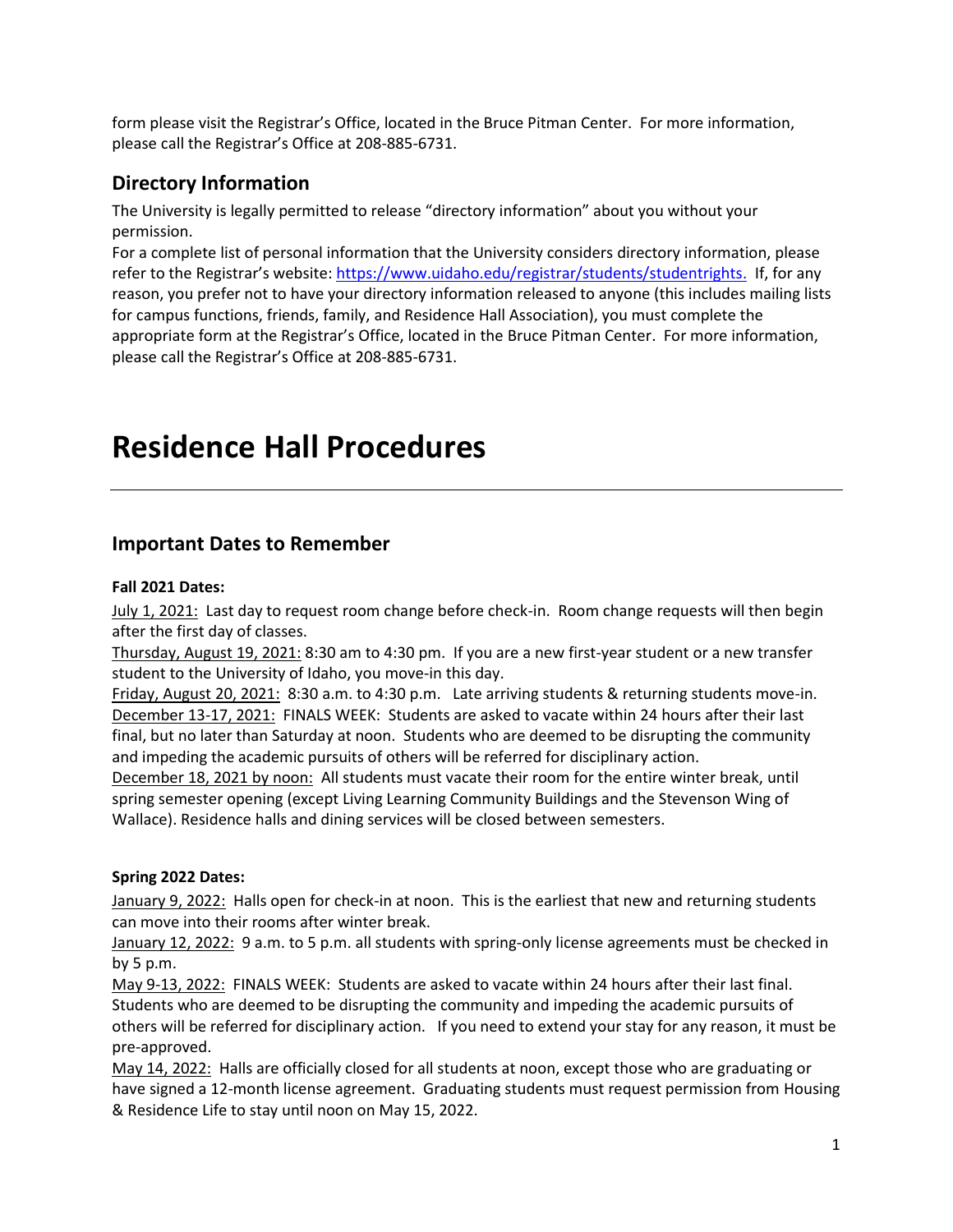# **COVID-19 Policy Updates**

Per the updated COVID-19 protocols issued by University of Idaho President Scott Green on August 11, 2021, everyone must wear a face covering when in any indoor university-sponsored event or space, regardless of vaccination status. This requirement is effective immediately. The University of Idaho will review this requirement every three weeks and will communicate changes.

Students are not required to wear their face coverings while in their personal room/suite but are required to wear a face covering when they are in community spaces including but not limited to kitchen, community bathrooms, hallways, lounges, family rooms, study spaces and other shared community spaces. Agreement holders will be notified of any changes to these policies via their official University email.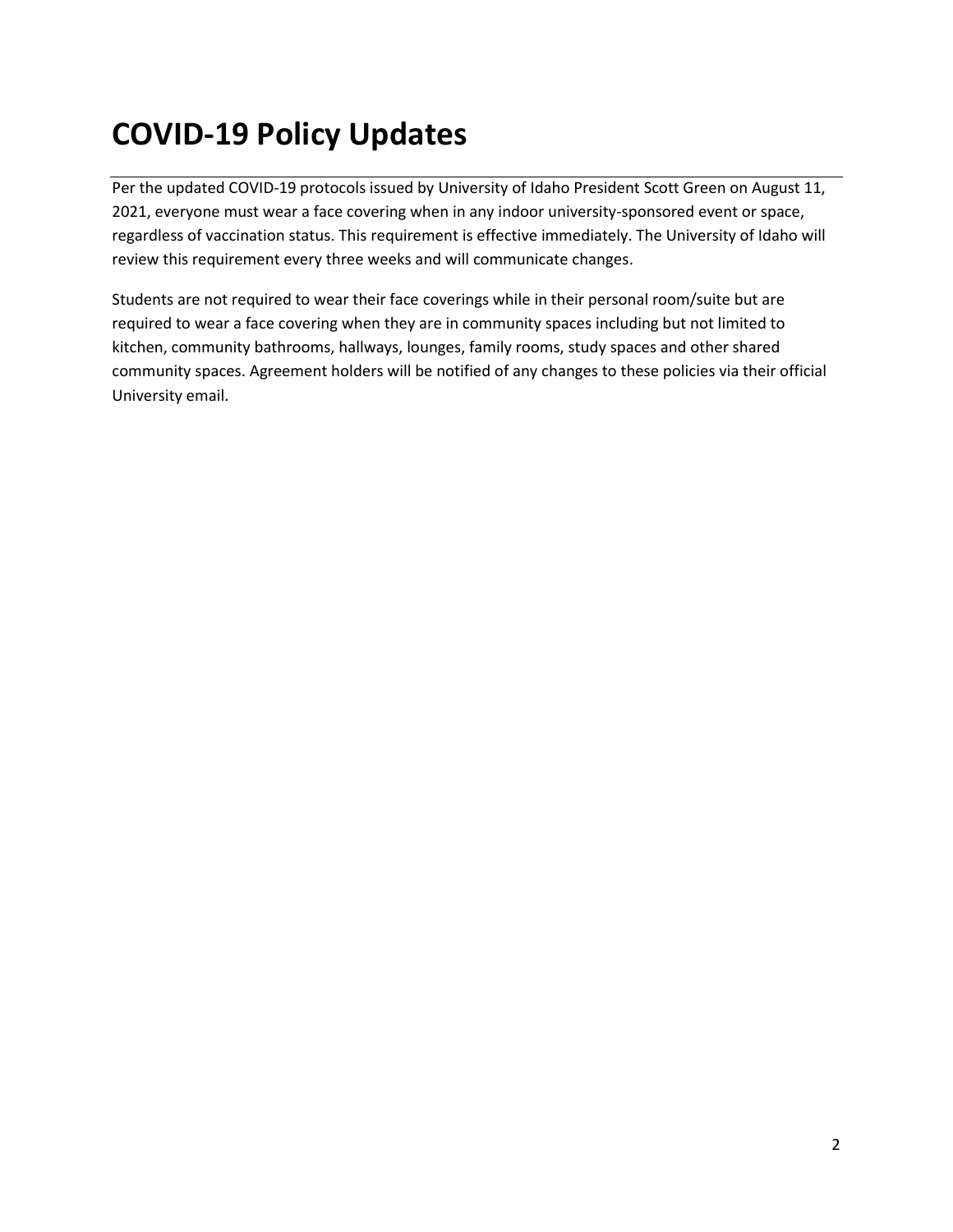# **Application, Deposit & Eligibility**

# **Application & Deposit**

You are required to pay a \$200 deposit. This will not be applied to your housing or dining charges. There are no deposit refunds for cancellations. Once the requirements of the license agreement have been met, and you have not renewed for the following year, the full \$200 deposit will be applied to your account and a refund issued unless you have not met other University financial obligations. For anyone who renews their license agreement, the deposit will carry over to the next year. If the license agreement is canceled after renewal, the deposit will be forfeited.

# **Eligibility**

Residence halls are for registered University of Idaho students. To be eligible to live in a residence hall the occupant must be enrolled as a full-time undergraduate or graduate student at the University of Idaho during the semester. Each semester an undergraduate resident must take at least 12 credits, and a graduate resident at least 9 credits, unless completing thesis or dissertation requirements. Students who drop below full-time status will need written approval from Housing & Residence Life to remain a resident. Graduate students completing their thesis or dissertation requirements must register and pay fees for at least 1 credit hour per semester and provide a letter from their adviser indicating that progress is being made towards completion. Correspondence and audited courses do not fulfill eligibility requirements.

# **Convicted of Crime**

A student must notify Housing & Residence Life in writing if they has ever been convicted of a crime or is currently being charged with a crime, (the term "conviction" will be interpreted broadly and will include pleas of no contest, deferred adjudications, withheld judgments and similar dispositions). The student must provide Housing & Residence Life a statement with a complete description of their actions and full details of the charges/sanctions against them. Failure to notify Housing & Residence Life of a criminal conviction prior to Housing & Residence Life occupancy or immediately upon conviction of a crime during Housing & Residence Life occupancy may be grounds for denial of or immediate removal from Housing & Residence Life.

Once Housing & Residence Life has been notified by a student that they have been convicted of a crime or is currently being charged, the matter will be reviewed. The University shall at all times have the right to determine residency eligibility.

#### **First-Year Live-On Policy**

The University of Idaho has a first-year live-on requirement. Students may choose to live in the Residence Halls or a Greek House.

If a student would like to request an exemption to living on-campus the first-year they do so through the Dean of Students Office. The request should be made as soon as possible but no later than May 1 for fall semester enrollment and November 1 for spring semester enrollment. For more information, please call the Dean of Students Office at 208-885-6757.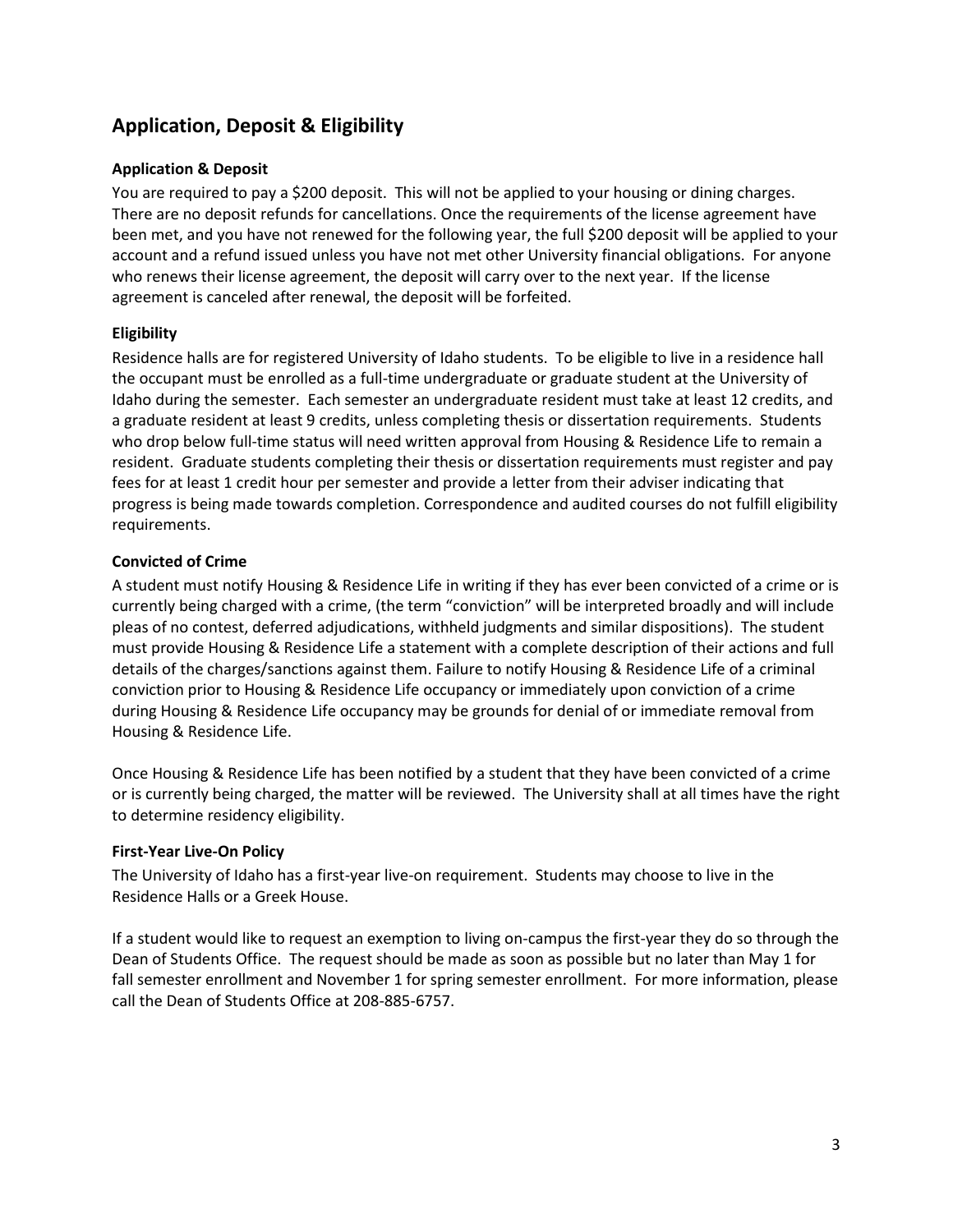# **Check-In/Out Procedures, License Agreement & Termination**

You are considered checked in and having taken occupancy when you obtain the room key or electronic room/suite access. Any repairs in the residence halls must be performed by a Housing & Residence Life staff member. Students must not attempt to repair damage themselves. If new damage occurs Students must report by submitting a service request on VandalWeb within 24 hours, then a professional from the Residences Services Team will repair the damage.

# **License Agreement**

It is important to remember that your Residence Hall License Agreement is a legal and binding document. Once you sign and submit your agreement and it is accepted by Housing & Residence Life and/or you take occupancy of your room, you are committed to the terms and conditions of the agreement including any supplements to the agreement such as the Residence Hall Handbook, Living Learning Community Rate Schedule and Residence Hall Rate Schedule, Fire Safety regulations, UI Residential Connection Privilege Agreement, and the Student Code of Conduct.

This agreement may be the first legal document you have signed, so make sure that you completely understand it.

Please note that at the time you signed your License Agreement, you agreed to the following statement: "If, during the term of this License Agreement, a University staff member has reason to believe that I have engaged in illegal activity or that illegal activity has occurred in my Assigned Room, I hereby give permission to University staff to release information about me, including but not limited to incident reports, room location, and other information from my education records, as requested by law enforcement in order to assist in the investigation of the incident."

# **Accountability / Responsibility**

By signing the Residence Hall and Dining Services License Agreement, the student agrees to comply with the policies established in this Residence Hall Handbook, the University Of Idaho Student Code Of Conduct, the Residence Hall and Dining Services Agreement, UI Residential Connection Privilege Agreement, the Fire Safety Regulations, and all state and federal laws.

# **Check-Out Procedures**

When vacating the assigned room (either to leave Housing & Residence Life or to change rooms), you must receive written authorization from the Housing & Residence Life office. Inspections by Housing & Residence Life will serve as the basis for check out charges if assessed.

Check-out procedures include, but are not limited to:

- Completing paperwork with Housing & Residence Life staff members,
- Removing personally owned belongings, furniture and equipment,
- Removing all waste and debris,
- Returning assigned keys or having electronic room/suite access removed from one's Vandal Card,
- Leaving the room clean and in the same condition as when it was accepted,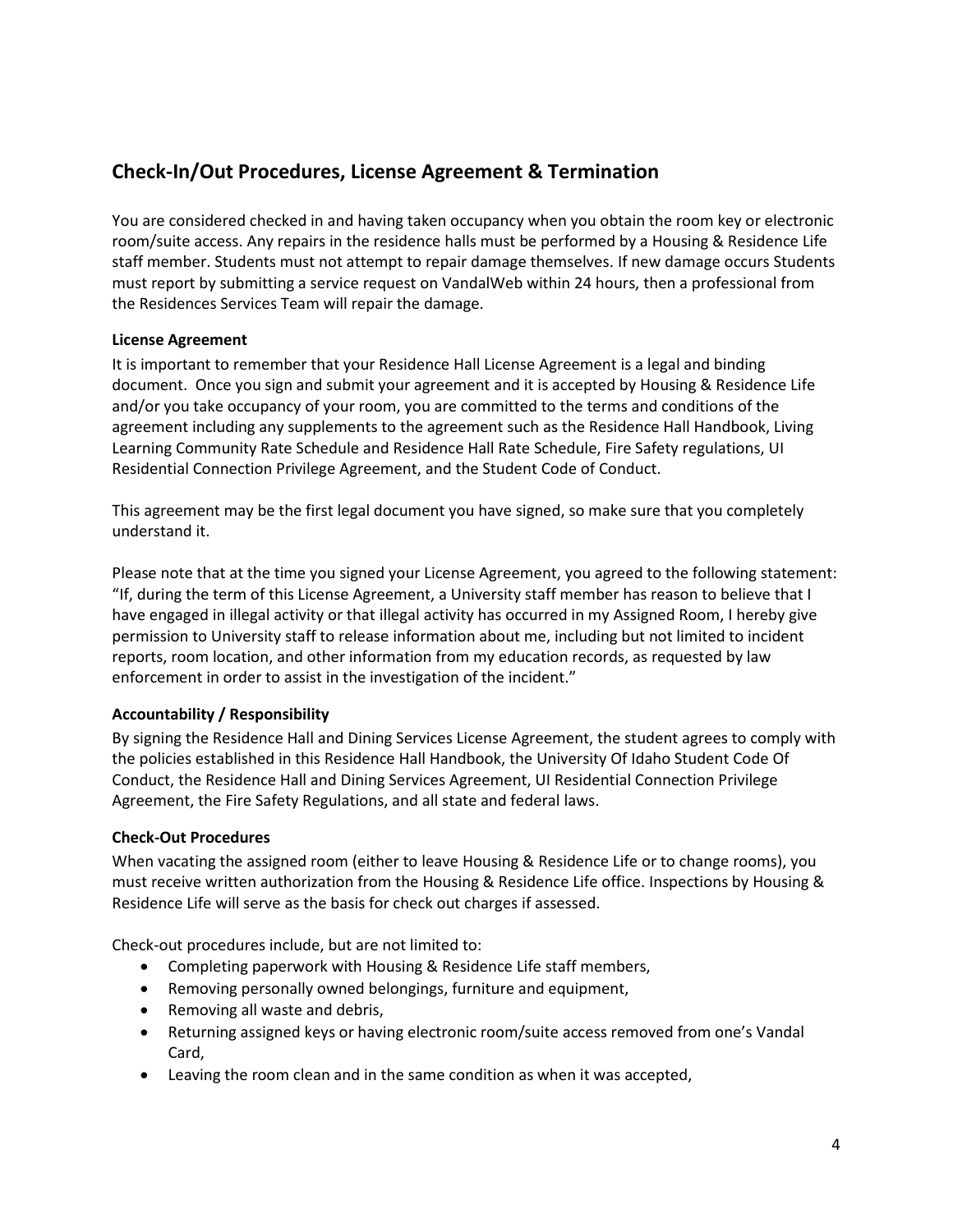- Performing cleaning and maintenance required to return the assigned room to the same condition as when it was accepted. If the University appointed personnel are required to perform any necessary maintenance, cleaning or repairs, the student will be billed accordingly.
- Anyone checking out during winter break may be assessed a \$100 storage fee as well as any agreement penalties that may apply.

Student will be charged, at an hourly rate, for staff involved in the removal of any items left in the room after they have vacated. Any personal items that are estimated at a value of \$25/per item or higher, will be inventoried and placed into storage for no more than 30 days. Items left behind that are valued below an estimated value of \$25/per item will be disposed of/donated immediately.

It is the responsibility of the student to remove all of their items; including items they want to throw away or donate. If they accidently forget an item, it is their responsibility to contact housing to inquire items were found/stored. Students that contact housing to inquire about left behind items and claim them, must pre-pay shipping costs to return items via mail services.

All property not claimed within 30 days after the expiration or termination of the agreement, will be considered abandoned. All abandoned property will be disposed of/donated without liability regardless of estimated value.

Any student who checks out of the residence halls during the term of an agreement and continues to be a student at the University shall forfeit their deposit. The student will also pay to the University room and meal plan charges accrued through the date of release as well as an amount equal to \$10 per day for each day remaining in the term of the agreement after the date of termination, but in no event shall the amount be less than \$660 or more than \$1,800.

The residence hall refund schedule, for student withdrawal from the University of Idaho, is stated in the Residence Hall License Agreement.

# **Refund Schedule**

Partial Refunds of Room and Meal Plan Charges to Students Who Withdraw from University. If student withdraws from the University and checks out properly prior to the date listed in the RH License Agreement, student may be entitled to a partial refund of room and meal plan charges.

- Residence hall partial refunds are made based on a review of extenuating circumstances and approval by Housing & Residence Life. Should a partial refund be approved, the refund will be prorated based on the nightly rate of the Assigned Room and will be calculated by reviewing the number of nights remaining on the term of this Agreement after the student has properly checked out. Please refer to the Residence Hall License Agreement for last date to receive a partial refunds.
- Meal plan partial refunds are made based on a review of extenuating circumstances and approval by Dining Services and Housing & Residence Life. Please refer to the Residence Hall License Agreement for the last date to receive partial refunds.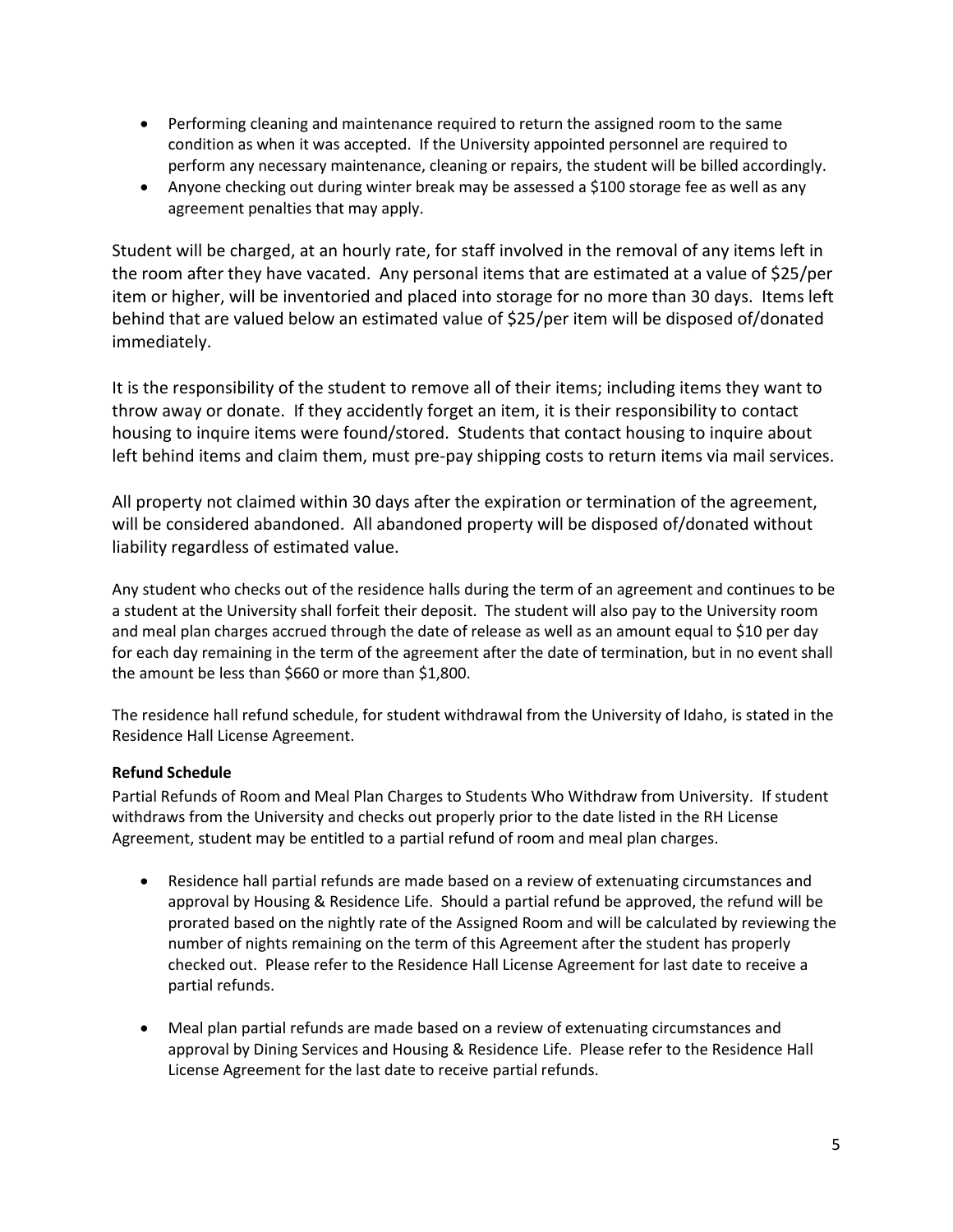# **Termination of Agreement**

The University of Idaho may cancel your license agreement for any of the following reasons:

- You breach, violate, fail to perform or otherwise are in default of any of the terms and conditions of the agreement,
- You fail to pay room and meal plan payments when due,
- You are no longer a full-time registered student and have not received written permission from the office of Housing & Residence Life to stay as a part-time student,
- You do not comply with rules and regulations as stated in the Student Code of Conduct, Residence Hall Handbook, UI Residential Connection Privilege Agreement, Fire Safety Regulations, all other University policies or any applicable local, state and federal law,
- You misrepresent information on the Housing Application, the Residence Hall Agreement, or another University of Idaho document, or
- You fail to respect the rights of fellow students.

The University may terminate your license agreement for any of the above reasons upon giving you three days written notice. If the agreement is terminated, you will be required to immediately surrender your room/suite and all University-owned property under the same conditions as if the license agreement had been completed. At the date of termination, the University is entitled to enter the room, repossess it, and remove you and your property without liability.

If for some reason your room is rendered untenable by fire or other casualty, the University may either immediately terminate the license agreement without liability to you, move you to a different room in the residence halls, or repair and replace the damaged room within a reasonable time.

#### **Improper Check-Out / Room Change**

Students who do not follow the proper procedures for checking out of their room or make any room changes without proper authorization (as outlined above) may be assessed a \$50 improper check out and processing fee.

The License Agreement is not in effect during winter break except for students in the Living Learning Community (LLC) with a full academic year agreement, and students who have signed a winter break agreement in the Housing & Residence Life Office. Students signing a winter break agreement must have a spring contract. If you are not planning on returning to the residence halls for spring semester, you must check out of the residence halls and remove all of your belongings before the last day of the fall semester.

#### **Damage Appeals**

A student may appeal damage charges by submitting a written appeal to Housing & Residence Life. A student has 15 days from the day the student officially checks out of the student's room to submit an appeal. Students may not appeal the forfeiture of the \$200 deposit.

#### **Payment Options**

Financial aid, if applicable, is applied to the student's room and board charges after tuition is paid. Any balance remaining after aid posts must be paid by the first day of classes for each semester or a payment plan must be set up. If a student is expecting financial aid, but it has not posted by the first day of classes, the student must notify the Housing & Residence Life Office.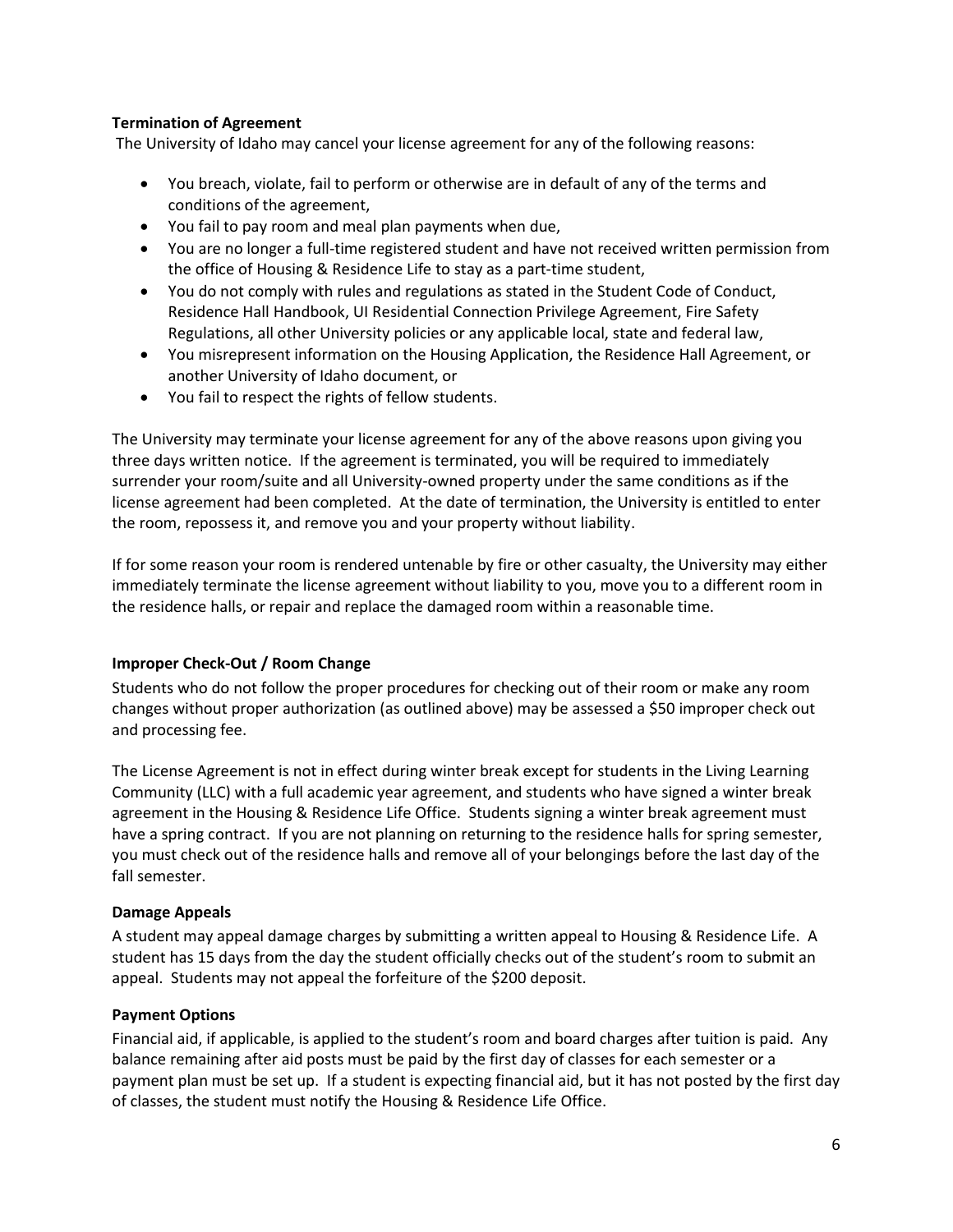If the student does not have enough financial aid, the student should contact University Financial Aid at 208-885-6312 for further options. If a student needs to set up a payment plan they do so by logging into VandalWeb or can contact Student Accounts at 208-885-7447.

If payment is not made, the student will receive a three-day notice, to vacate the residence halls. This notice will be sent via Vandal Email as is all official correspondence from the University of Idaho. The student should contact Housing & Residence Life when having financial difficulties.

#### **Record Hold**

A hold is placed on the registration, transcripts, and/or diploma of the student when debts owed to the University of Idaho are not paid in full.

#### **Damage to Student Property**

The University is not liable for loss of or damage to a student's personal property, wherever situated, due to fire, smoke, power outage, theft, water, electric surge, or any other casualty or cause. Housing & Residence Life highly encourages students to obtain renter's insurance (if not covered by parent's homeowners insurance).

#### **Consolidation of Vacant Space**

Housing & Residence Life may require consolidation of space in order to allow for occupancy needs. If consolidation is needed a student will be sent a consolidation letter if the student is left in a double room without a roommate. The student will have seven calendar days to move in with another student needing a roommate. A student may also elect to have another student move into their room. If a student chooses not to consolidate by the deadline, they will be assessed the charge for a single room. If a student is assigned to a double room but has not been assigned a roommate yet, the other half of the room must remain empty and in its original condition. Discovery of a room being set up as a single will cause the student to be charged for a single for the entire time that they have not had a roommate.

#### **Room Moves**

Students must contact the Housing & Residence Life Office regarding room changes. Any students who have made room changes without approval of Housing & Residence Life will be assessed a \$50 improper room change fee and will be referred for disciplinary action. Improper room change includes not moving in the required timeline and not contacting a Housing & Residence Life staff member.

Students who wish to change rooms during the course of their agreement, at their own request and not as part of a Housing & Residence Life re-assignment, may do so at the Housing & Residence Life Office. Room changes do not occur during the final two weeks of the semester. Room change requests will incur a non-refundable \$50 cleaning and processing fee (fee will be waived for first time room change each year). This fee will be billed to student's account at the time of room change approval.

#### **Room Selection**

Housing & Residence Life uses a self-selection (assignment) system for Academic Year applicants. During the application process the student will select (assign) to a room space from the available list. Spring and summer sessions Housing & Residence Life staff will process applications as they are completed and assign based on availability. Room assignments are made without regard to race, religion, national origin, sexual orientation or disability. Housing & Residence Life reserves the right to make assignments and re-assignments of accommodations as deemed necessary.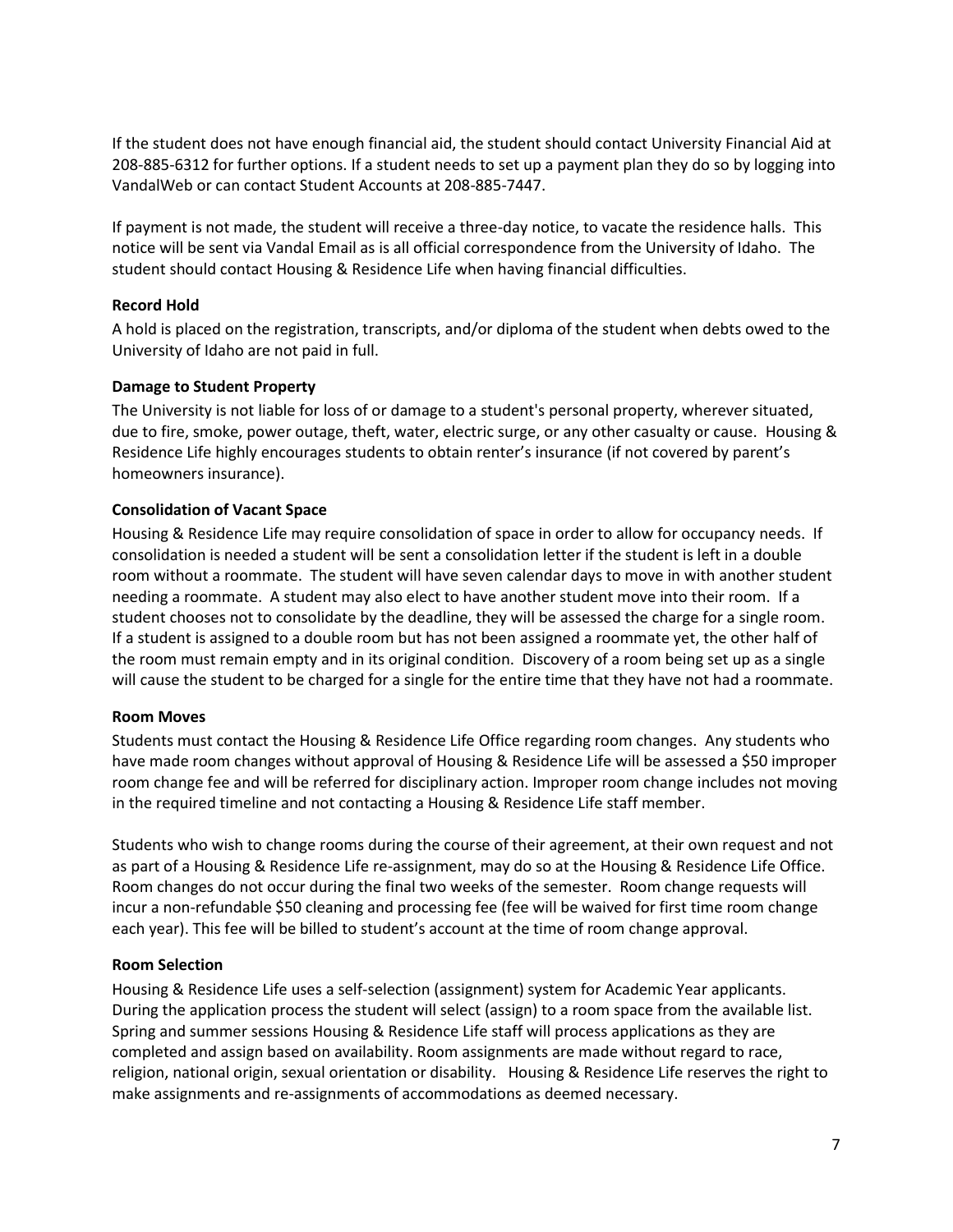# **Residence Life Staff & Resources**

# **Area Coordinators (ACs), Residence Life Coordinators (RLCs), and Resident Directors (RDs)**

The ACs, RLCs, and RDs are full-time, professional staff members whose responsibilities include, but are not limited to, the following:

- selecting, training and supervising Resident Assistant staff members,
- assisting in student programs,
- maintaining 24-hour on-call coverage to respond to emergencies, and
- serving as a liaison between students and other campus resources.

# **Resident Assistants (RAs), Academic Peer Mentors (APMs), and Area Assistants (AAs)**

Your RAs, APMs, and AAs, are students and have been specifically selected and trained to assist other students. An RA is a resource who can answer student questions and help students transition to University life. Staff members are on duty every night. APMs work in the Student Success Center and assist with all areas of academics for all students. AAs are experienced student leaders who mentor RAs, APMs, and Community Council members.

#### **Student Success Program**

The Student Success Program offers students a comfortable space to study independently or in groups, receive tutoring, attend workshops focused on academic and life success, or seek one-on-one support from an Academic Peer Mentor. We are here to guide and offer support towards your academic goals. Find us in the Wallace Residence Center basement[. https://www.uidaho.edu/student](https://www.uidaho.edu/student-life/housing/success-program)[life/housing/success-program](https://www.uidaho.edu/student-life/housing/success-program)

#### **Residence Hall Association (RHA)**

All students living in the residence halls are members of the RHA. The RHA is a student-run organization made up of representatives from every community council and is dedicated to improving the quality of life in the residence halls. The RHA has many elected officer positions and appointed committee positions on which students can serve. The RHA office is located in the basement of the Wallace Residence Center. Each community has a student leadership opportunity including a President, Vice President, Senator, and Programming Chairs for Wallace, Tower, McConnell, and Living Learning Communities[. http://www.uidaho.edu/rha](http://www.uidaho.edu/rha)

#### **National Residence Hall Honorary**

The Vandal National Residence Hall Honorary (NRHH) Chapter is comprised of the top 1% of student leaders living in the residence halls. National Residence Hall Honorary is a national organization that focuses on recognizing student leaders and services throughout the residence halls. The Vandal NRHH Chapter works to recognize a Person of the Week (POTW) and Leader of the Week (LOTW). The chapter also works to nominate and judge Of The Month (OTM) awards, one of the highest forms of recognition in the halls. <http://www.uidaho.edu/rha>

# **Housing Climate & Safety**

#### **Room Displays**

Students are free to display posters and other items in their rooms. Some room displays in public view may constitute a violation of University policies regarding racial or sexual harassment. These policies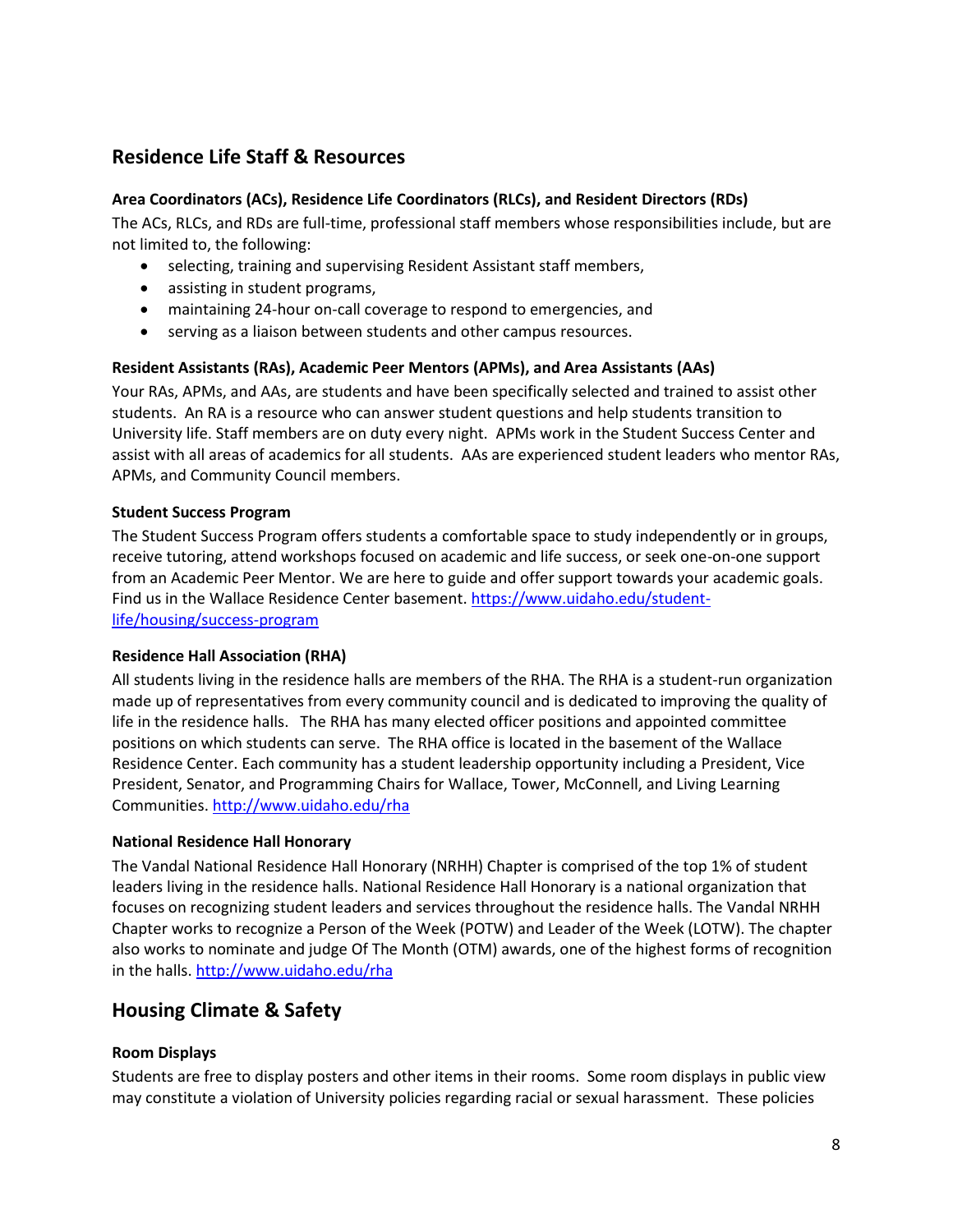may be found in the Faculty Staff Handbook, sections [3200,](http://www.webpages.uidaho.edu/fsh/3200.html) [3210,](http://www.webpages.uidaho.edu/fsh/3210.html) [3215,](http://www.webpages.uidaho.edu/fsh/3215.html) [3220](http://www.webpages.uidaho.edu/fsh/3220.html) and th[e Student Code of](http://www.webpages.uidaho.edu/fsh/2300.html)  [Conduct.](http://www.webpages.uidaho.edu/fsh/2300.html) Please remember that while legal rights of expression will be protected, students are asked to exercise that right responsibly.

#### **Hallways**

Hallways are thoroughfares. Gatherings in hallways are a disruption to the community and impede effective evacuation.

#### **Harassment**

Housing & Residence Life works to promote a campus climate and work environment that is open and welcomes all people. Acts of discrimination or harassment hurt and degrade all members of the campus community. Every member of the campus community is responsible for creating and maintaining a climate free of discriminatory harassment. Actions and/or communications that are discriminatory or harassing are not permitted.

#### **Housekeeping / Personal Hygiene**

It is the responsibility of all students to keep their room clean. A student's room must be left in a clean and orderly condition at all times. Students should dispose of all room trash and garbage in the dumpsters outside of the buildings. Common area trash cans should not be used to dispose of personal room garbage. If personal bags of garbage are found in common trash bins student may be charged \$10 per bag of trash along with a \$10 processing fee. Keep all hallways, stairwells and landings clean and free of clutter.

#### **Medical Emergencies**

If a student has a medical emergency and needs an ambulance, dial 911 (or 9-911 if calling from a University landline) and send someone to find a staff member. If the student is unable to locate a staff member, call the Housing Information Desk at 208-885-7379 and request assistance.

#### **Security & Access**

Students will be issued a room key or room/suite access on their Vandal Card when they check in to the residence halls as well as Vandal Card access to the exterior building doors. Do not provide access to people you do not know or prop open any residence hall door. Lock your door and carry your keys and Vandal Card when leaving your room or the building.

Keys are the property of the Univeristy of Idaho. Keys are to be returned to the Housing Information Desk upon request, or upon departure from the University. Residents must not lend keys to others or permit keys to be reproduced. All University keys that are not returned at the time of checkout or departure will result in a lock change and a charge will be billed to the student account.Rekeying a room will cost \$75.

Lost or stolen keys must be reported to the Housing Information Desk immediately. Lost or stolen keys will result in a lock change and charge will be billed to the student account.

Any resident who is locked out of their room or building may go to the Housing Information Desk, located in the LLC area, and check out a spare key or temporary access card, during desk hours. When the desk is closed residents should call the RA on-call for their area for lockout assistance. Each student will receive the first two lockouts free of charge; any lock out after this will result in a \$10 fee being assessed to the student's account for each lock out. Lock out keys not returned within 24 hours may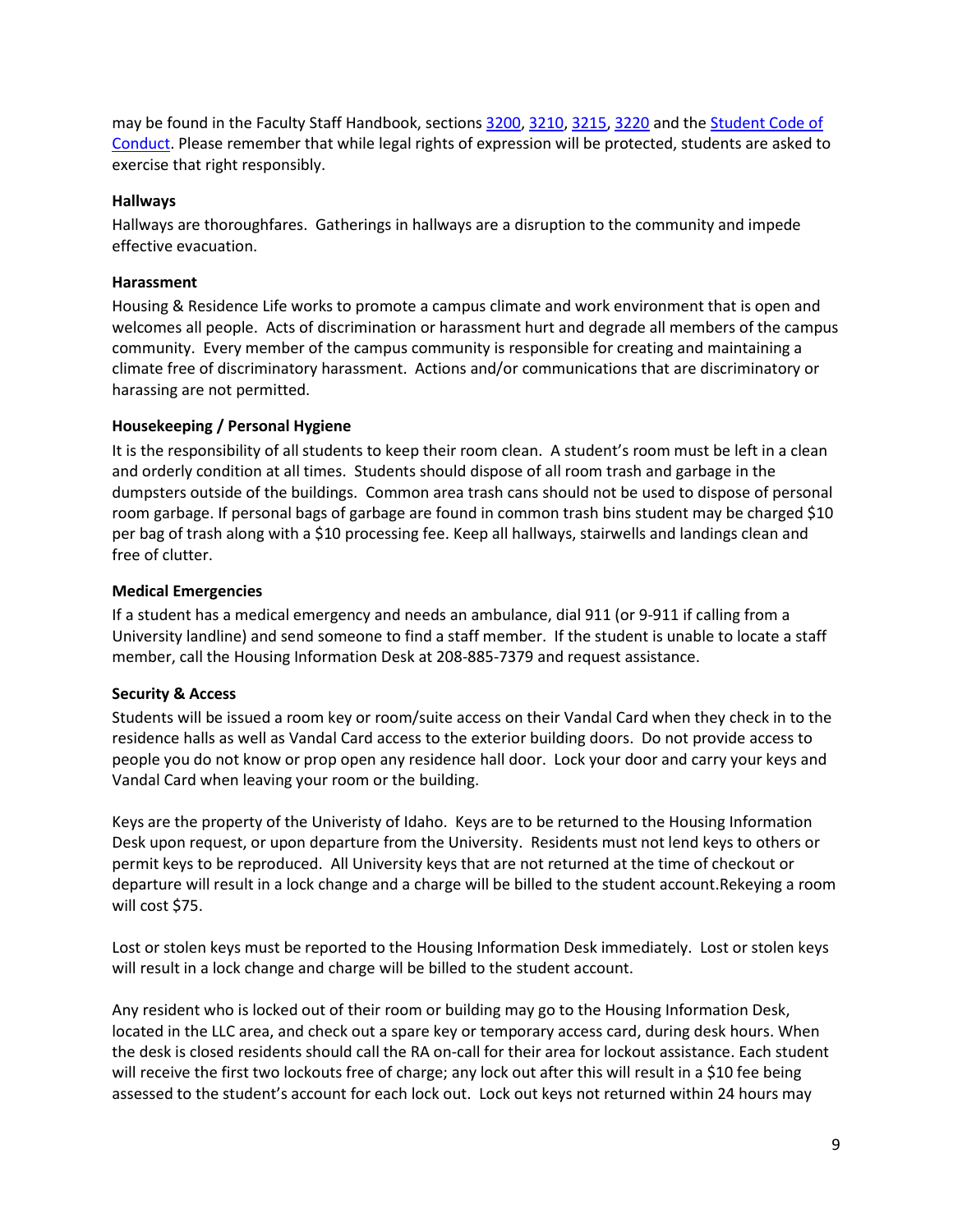result in room locks being changed and the student being charged the rekey cost. The student will be charged \$25 for each key/temporary access card that is not returned on time. Lost or stolen temporary access cards must be reported to the Housing Information Desk immediately.

# **Theft and Loss**

If a student has items stolen, the student should promptly report that information to Moscow Police (208-882-2677) and the Resident Assistant.

Some important information to include is:

- 1. A complete description of the item(s) stolen.
- 2. Where the item(s) was (were) taken from and if that area was locked.
- 3. Whether a key had been lost recently.
- 4. Names of any suspects.
- 5. Approximate time/date of loss.

#### **Fire Safety**

Protecting the University community against fire is a major concern. It is the intent of the University to provide a reasonably safe environment for students, faculty and staff. To accomplish this, certain safeguards must be strictly adhered to, and a certain level of responsible conduct must be maintained. Fire safety regulations in force at the University are accepted standards for the State of Idaho and are not optional. Everyone within the University community is subject to the rules and regulations of the fire codes. In order to achieve compliance and thereby provide a reasonably safe, hazard-free living environment, the University requires each student to follow some basic safety rules as found in the Fire Safety Policy section in this handbook. With your cooperation, the threat of fire can be greatly reduced.

The Moscow Fire Department will respond automatically when an alarm sounds. Vandalism or tampering with life-safety equipment is against the law. ALL violators will be prosecuted.

#### **Evacuation Procedures**

- Students should read and understand the fire safety procedures posted throughout the building.
- Do not obstruct or damage these instructions in any way. Students will be billed to replace instructions that are defaced or removed.
- Students should locate all exits from their floor, memorize their locations, and become familiar with any "landmarks" that would aid evacuation if visibility were reduced by smoke.
- Students should locate all fire alarm pull stations on their floor and familiarize themselves with their correct operation. Students should become familiar with these regulations and the evacuation procedures.
- Fire exits, specifically marked, should not be used for any other reason except evacuation during a fire.
- At the first sound of a fire alarm, students are expected to leave the building and cross to the other side of the street, immediately.

For students living in a Living Learning Community (LLC), you must evacuate to a location off of the LLC block. All sidewalks within the neighborhood as well as perimeter must be clear for emergency vehicles. All residents and visitors are required to evacuate the building immediately when a fire alarm sounds.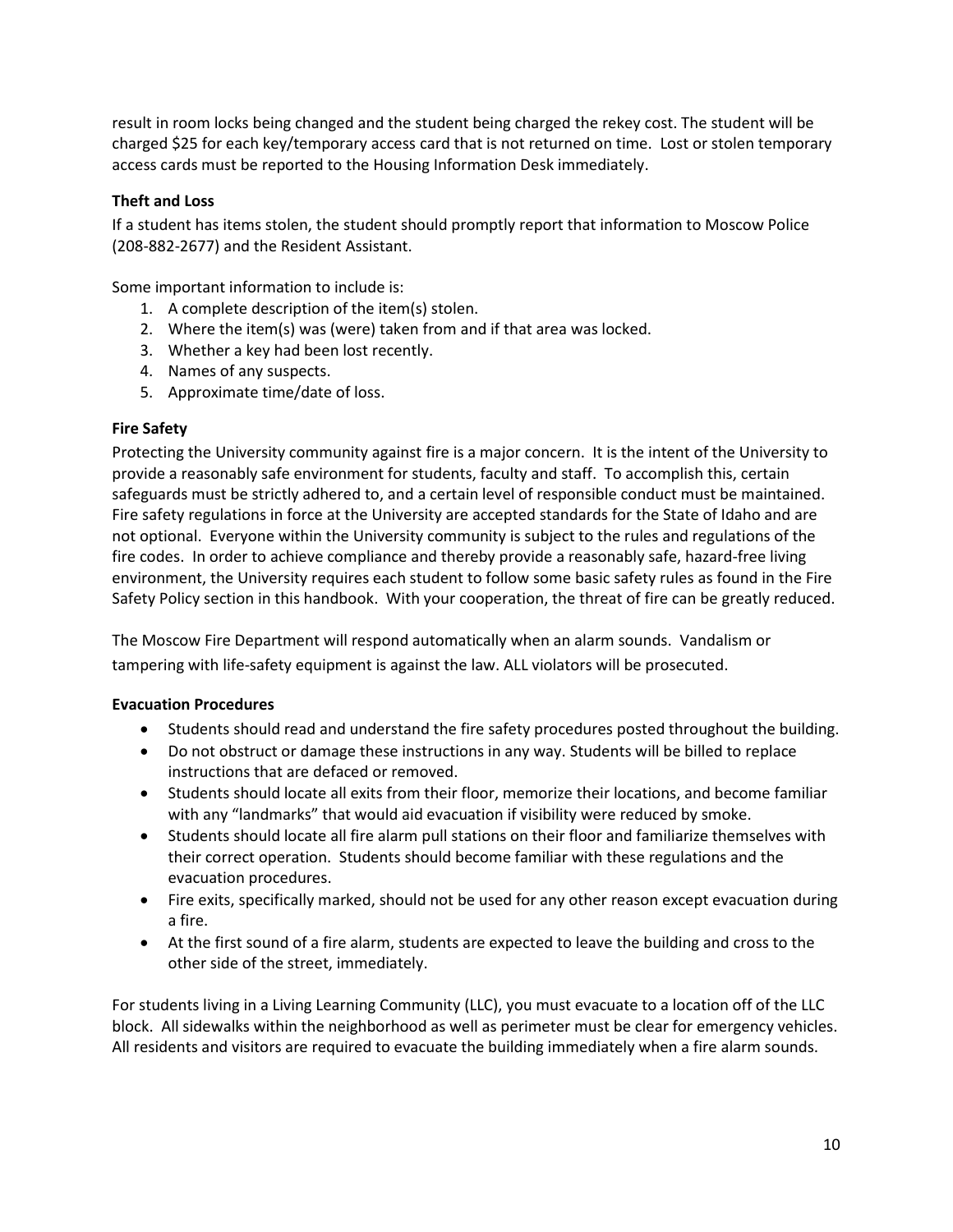# **Amenities and Services**

# **Microwaves and Refrigerators**

It is the student's responsibility to keep the unit clean and hygienic. Students should use microwave-safe plates to place items on when using the microwave. This includes bagged popcorn. Failure to do so could result in the glass microwave plate breaking. At the end of the fall and spring semesters, students should empty and clean the units using an all-purpose cleaner (Lysol, for example) and a cloth or sponge. Under no circumstances should abrasives (SOS®, Brillo®, Scotchbrite®) be used. They will damage the acrylic surfaces of the appliances. Failure to clean the units in the manner described above shall result in a cleaning fee.

# **Temperature/Thermostat**

In McConnell Hall, Wallace Residence Center, and Theophilus Tower, the temperature is set for the buildings and is controlled by the sensors on the outside of the buildings. During the transition of seasons, it may take a while for the temperatures outside to settle into enough of a pattern to keep the heat on or off full-time.

The LLC buildings run on the campus steam plant system. The system determines the availability of heating and cooling. The university system can only have either heat or chilled water on, not both at the same time. This greatly restricts your ability to control the temperature within your suite. The thermostat within the suite has only a few degrees variance of control. During seasonal transitions there may not be the level of control indicated by the thermostat. If the Power Plant has not yet turned on the heat to the buildings you will not be able to turn up the heat by using the thermostat; this is the same when wanting it cooler.

#### **Heat Transitions**

Housing & Residence Life works in collaboration with University Facilities on heat transitions. The transition to heat in the residence halls is dependent upon several factors. Some factors considered by Housing & Residence Life and University Facilities include the following:

- Two to three nights of freezing weather in a row
- How many windows are still open in the buildings
- Whether Housing & Residence Life and University Facilities has received six or more work orders from students concerning heating

Once a decision to turn the heat on or off has been made, the process for transitioning and finding a comfortable temperature usually takes several days.

#### **Wireless Connections**

Each residence hall room has access to AirVandalHome, the University of Idaho's residential wireless network, in addition to wired ports. Due to possible interference with the campus wireless network, electronic devices broadcasting in the 2.4 GHz range, including wireless routers, cordless phones, wireless video transmitters, and wireless audio speakers are not allowed. You may use phones and other devices that operate in the 900 MHz range. Information Technology Services will monitor interference by 2.4 GHz devices and action will be taken.

#### **Computer Network Connections**

All computers, mobile devices and game systems must be registered with the campus network before they can be used. Before you arrive on campus you may go to<https://auxiliaries.uidaho.edu/resnet> to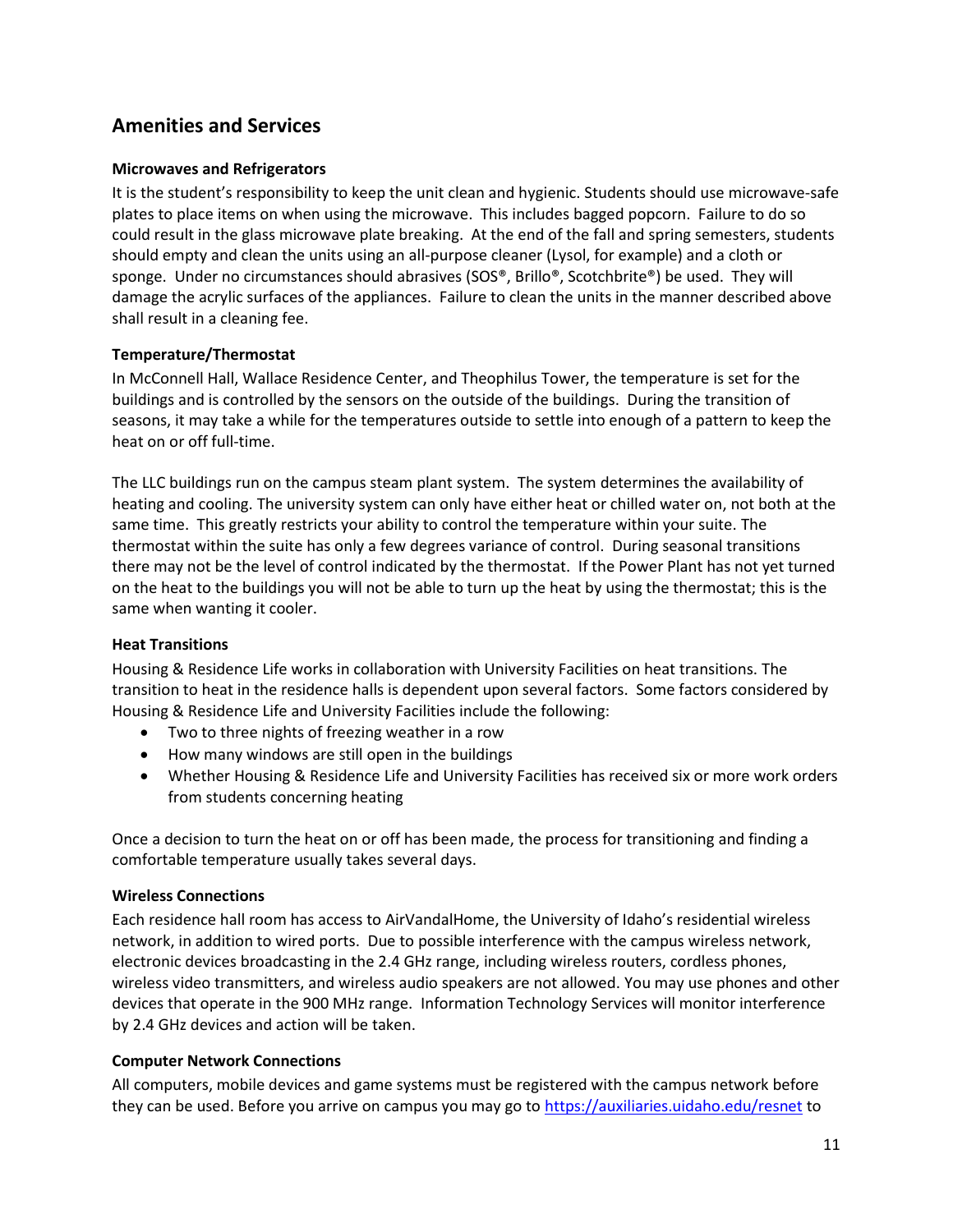find out what equipment you need and the steps needed to activate your connection. If you have questions regarding the use of wireless or Ethernet, please call the University ResNet office at 208-885- 5507, or send an e-mail to: [resnet@uidaho.edu](mailto:resnet@uidaho.edu) .

Ethernet ports provide direct campus Internet connections in every room. You must provide an Ethernet cable to plug your computer into the wall plate. This is a standard Ethernet cable sometimes referred to as a CAT5 or CAT6 cable. Ethernet adapters and patch cables are available at most computer retail stores and can be purchased on campus at the University Vandal Store.

For the protection of your computer, you should always use a surge protector. In an effort to reduce the risk of electrical fires, students are required to use surge strips or extension cords which provide surge protection, cord arc protection, and ground fault protection.

#### **UI Residential Data Connection Privilege Agreement**

The Ethernet and wireless connections are provided in your room as a privilege, not a right. Along with the freedom of access our campus information infrastructure affords comes the responsibility to be a good citizen. It is the responsibility of the connected resident to adhere to these and all University of Idaho policies. The voice, video, and data networks are for the use of UI students, faculty, and staff, and You must comply with the University of Idaho Computer Use Policy, which can be found at <https://www.uidaho.edu/governance/policy/policies/apm/30/12>

By using the Ethernet or wireless connection provided by Housing & Residence Life, you agree to abide by the terms and conditions set forth in the policy.

#### **Important Security Note**

If you use the campus wireless network, you should clearly understand that you would be transmitting your information and data through the public airwaves. The University of Idaho assumes no responsibility for any data loss or the compromise of private information such as passwords, credit card information, registration data, etc., as a result of your using the wireless network.

#### **Mail Services**

Students will be notified, via their vandal email, when they have mail. Students may then pick-up their mail at the Housing information desk, located in the LLC area.

#### **Forwarding Mail**

Students moving out of the residence halls should log into the Housing portal at [www.iwanthousing.uidaho.edu](http://www.iwanthousing.uidaho.edu/) and update their forwarding address. Housing will only forward mail for 30 days following check-out.

#### **Parking**

Silver parking lots are designated for residence hall student use only. Economy permits are also available for residence hall students. Students can purchase a parking permit from Parking and Transportation Services or on their website at http://www.uidaho.edu/parking. Students moving out of the halls must return residential parking permits and may receive a prorated refund.

#### **Laundry Facilities**

Washers and dryers are centrally located in each building. Machines are free to use for students residing in that building. These facilities are for exclusive use by Housing & Residence Life students.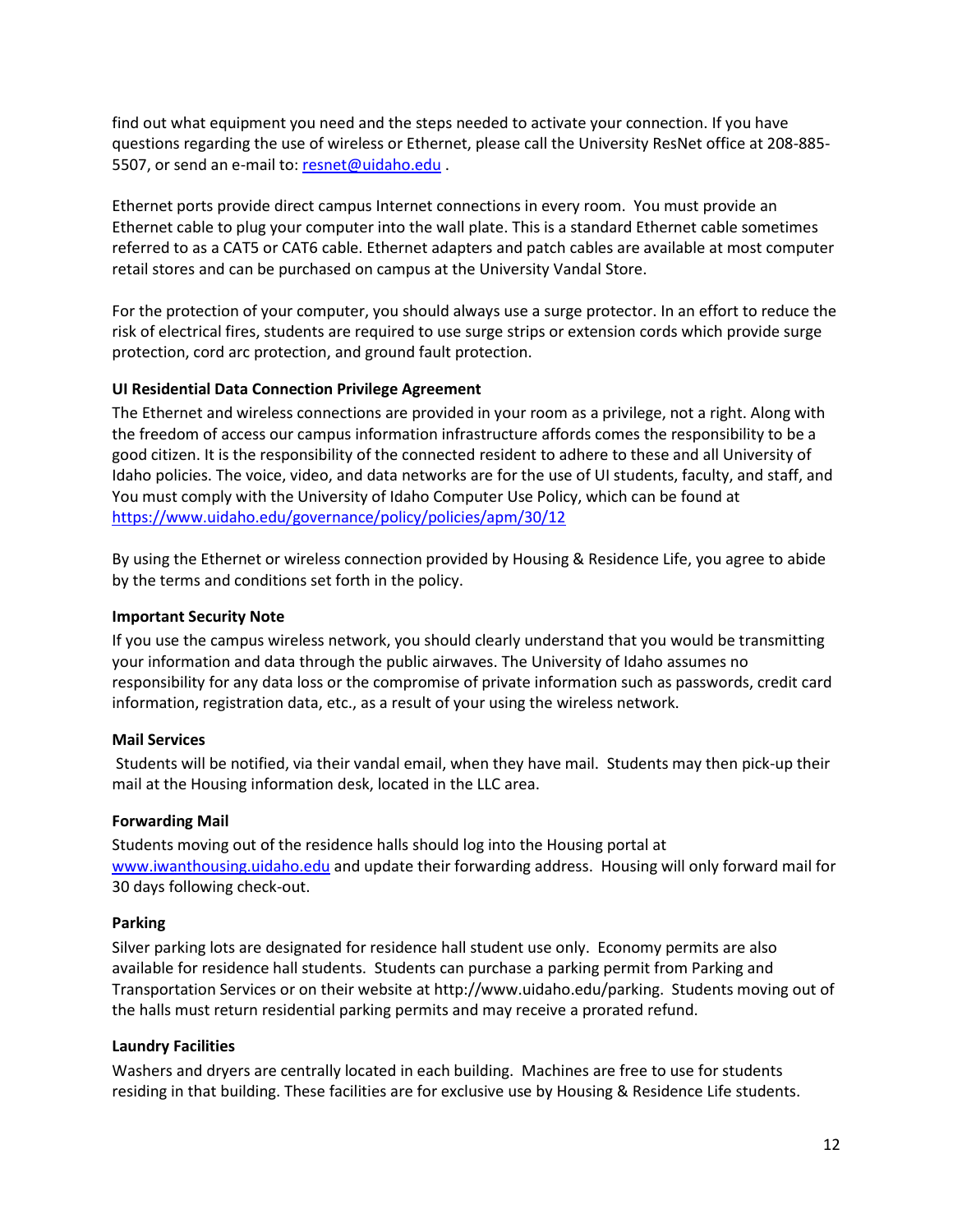#### **Room Maintenance**

Students may submit a service request through the Housing website to address maintenance concerns in rooms and common areas.

#### **Smoke Detectors**

Smoke detectors are intended for room occupant notification only. The alarm will not alert the rest of the building of a fire situation. It should be kept in an operable condition and tested monthly by students. If it is found to be inoperable, notify maintenance immediately for repair or replacement by submitting a service request online through your Vandal Web account. McConnell Hall has batterypowered smoke detectors, which must be kept in operable condition and tested monthly by students. Each residence hall is equipped with a building fire alarm system that senses fire and/or smoke. The system can also be activated manually when there is a fire. The alarm stations are located within the hallways at points of exit, such as doorways to stairwells, exterior exit doors, etc. Residents should familiarize themselves with the manual pull station locations within their residence.

#### **Trash and Recycling Disposal**

Dumpsters are conveniently located outside. Student room trash and recyclable materials must be disposed of properly. Improper room trash disposal (includes but is not limited to the hallway, lounge and bathroom trashcans or recycle bins) may result in student receiving a removal/cleaning charge.

#### **Vandal Card Access**

Your Vandal Card serves many purposes on campus and is your official student ID card. It provides access to numerous events, facilities, residence hall and dining hall.

If you lose your Vandal Card , you should report the loss to the Student Technology Center in the Teaching Learning Center, or online on Vandal Web, as soon as possible.

#### **Abandoned Property**

Any property left behind that are estimated at a value of \$25/per item or higher, will be inventoried and placed into storage for no more than 30 days. Items left behind that are valued below an estimated value of \$25/per item will be disposed of/donated immediately. Student will be charged for disposal of trash and/or property left behind.

Bicycles found stored improperly will be considered abandoned and will be removed.

# **General Room Care & Maintenance**

#### **Room Decoration & Modification**

Students are encouraged to personalize their space in their assigned rooms within the University policies and guidelines. No permanent changes can be made, and any damages caused by decorating the room or by removing decor at the end of the year will result in charges to the resident. No holes or painting is permitted. Students must return their rooms, beyond reasonable wear and tear, to the exact same condition that it was in during check in. Students are responsible for damage to the exterior of their room doors unless the damage is reported as vandalism. This damage includes but is not limited to writing, scratches, and tape residue.

#### **Room Furnishings**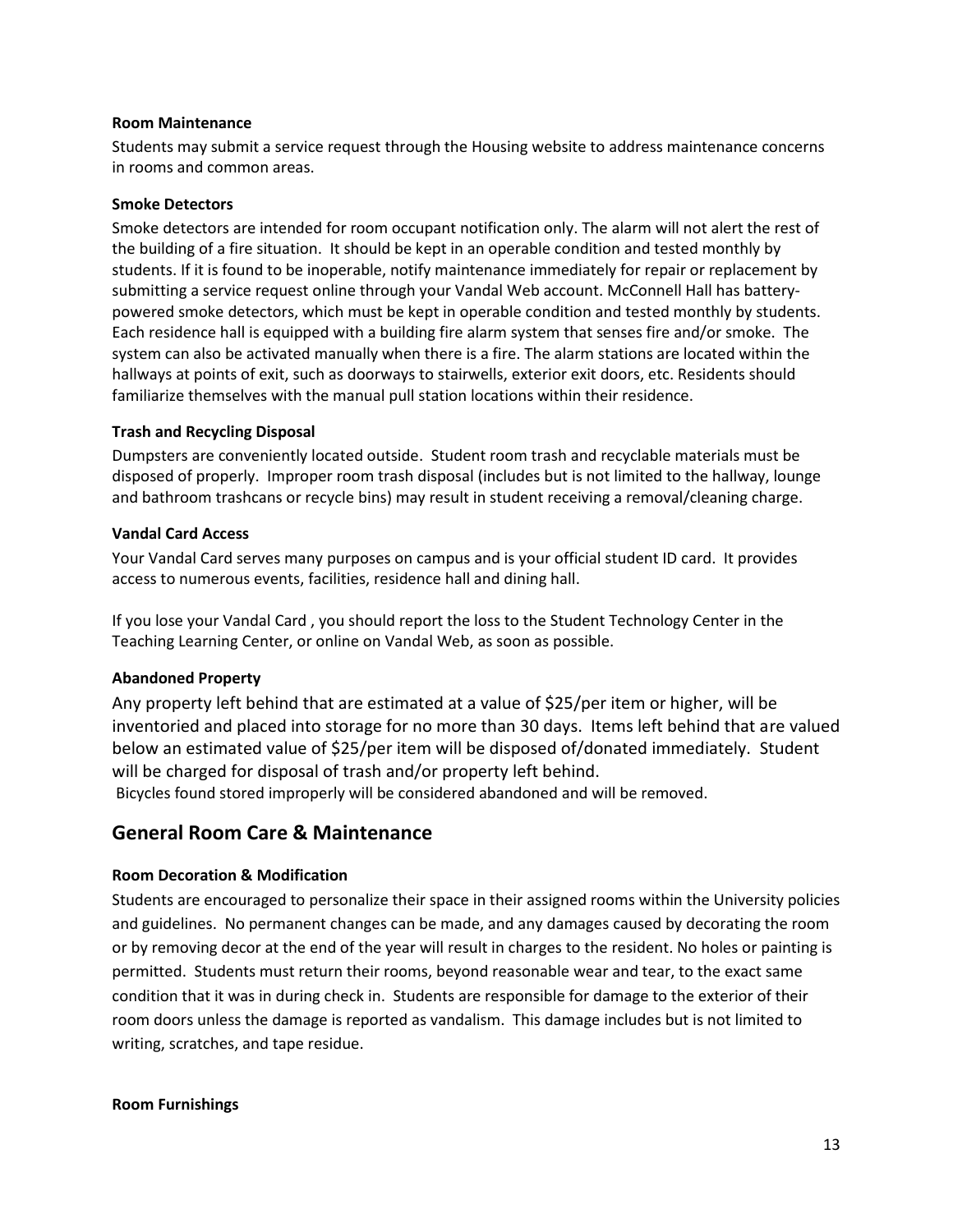All rooms are equipped with standard furnishings: a bed, a desk and chair, window coverings, a dresser, closet/wardrobe and bookcase. Room furniture may not be removed from living spaces, including mattresses. If a student chooses to re-arrange furniture provided, it must be returned to original layout prior to check out. If there is an accommodation needed, please contact the Center for Disability Access and Resources on campus.

Bed adjustments vary by community.

- Tower beds may not be lofted. Students may use an industry standard bed riser.
- LLC and McConnell residents need to submit a service request for any bed adjustments. Loft kits have been installed in those rooms that require them for space guidelines.
- Wallace Residence Center beds are unable to be lofted or de-bunked. Students who wish to adjust bed heights need to submit a service request.
- Cinder blocks are not allowed in the rooms for any purpose.

#### **Common Areas**

Students of a floor, hall, or house are responsible for damage done to the common areas of their residence hall. A common area is one generally used by, or available to, all students of the hall/house.

These areas include, but are not necessarily limited to, kitchens, lounge areas, community bathrooms, hallways, laundry rooms, and stairways. If damage occurs to property located on a floor or in a common area, a Housing & Residence Life staff member will investigate the incident to determine who is responsible for the damage. In the event that the responsible individual(s) cannot be identified, costs of the repair or replacement can be assessed on a prorated basis to the accounts of students residing in the area where the damage occurred. Students will be notified in advance of charges that will appear on their student accounts.

If furniture is moved/removed from a common space and taken to a student room or another area of the building, the individual(s) responsible will be charged a labor fee for a Housing & Residence Life staff member to return the item(s) to their original location.

#### **Service Requests**

For non-emergency repairs and damages, please submit a service request. It is the responsibility of the resident to submit the service request on the web at [www.uidaho.edu/housing](http://resnet.uidaho.edu/wo/) and request the repair(s).

Please do not leave your room/suite unlocked because you are expecting a maintenance person. You could find yourself locked-out. Housing & Residence Life staff will always have a key to your room/suite and will lock the door when they leave.

# **Emergency Maintenance During Non-Business Hours**

Should you have an emergency maintenance situation take place when the information desk is closed; please contact the RA on-call number. If the emergency maintenance situation occurs when the desk is open, please contact the Housing Information Desk at 208-885-7379. The situation will be assessed by Housing staff and maintenance personnel will be contacted, if determined to be appropriate.

An emergency maintenance situation is one that will cause or could potentially cause physical harm to residents or will cause or could potentially cause physical damage to the halls/house. The following are examples of an emergency maintenance situation that will be given immediate attention: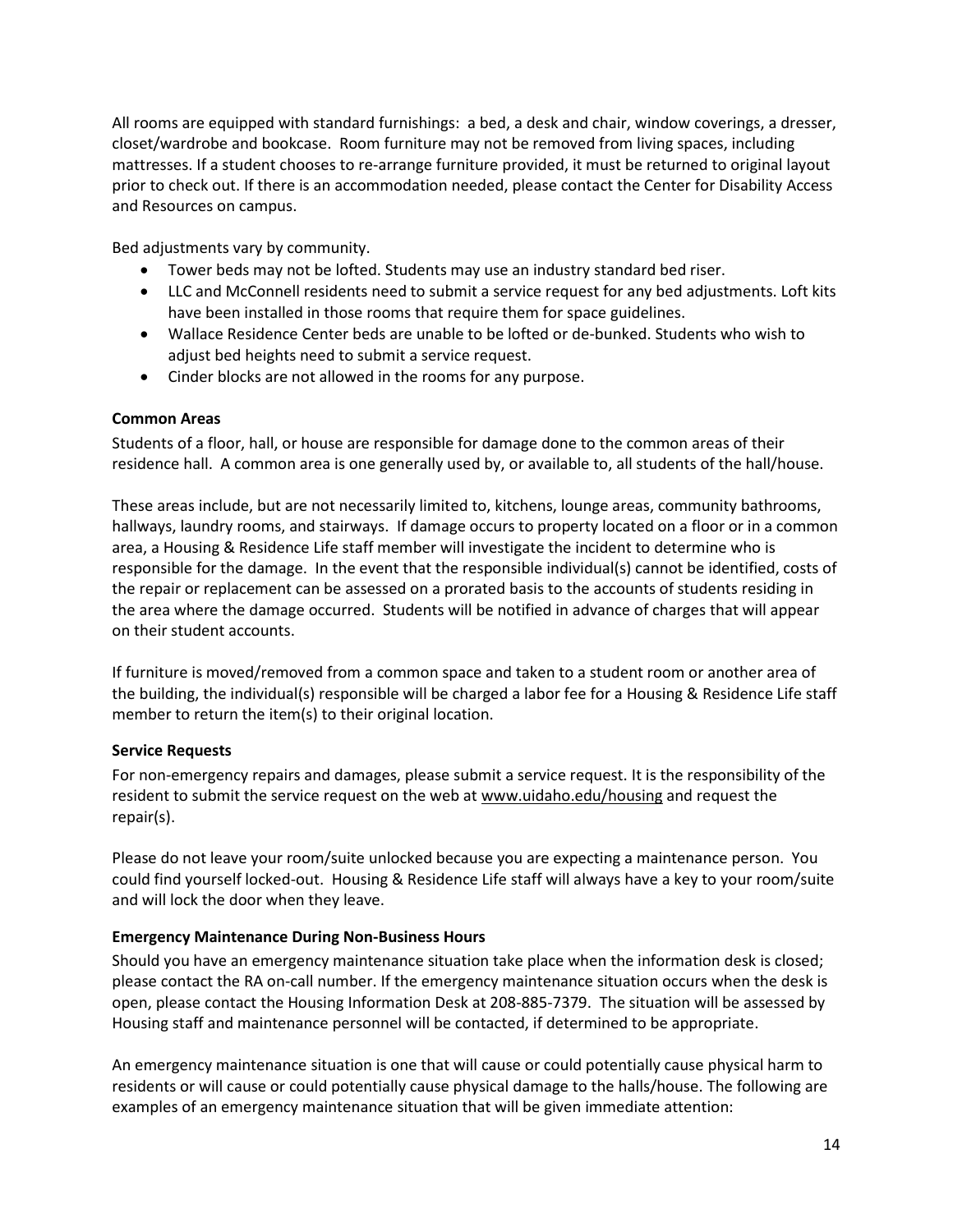- No heat (when the inside temperature is below 60 degrees)
- No electricity
- Plugged or broken toilet, sink, bathtub or sewer lines
- Water leaks or broken water lines where the resident cannot close a valve or shut the water off to the room/suite
- Frozen water pipes
- Refrigerator not operating (resident should store items with neighbors until fixed). Housing & Residence Life is not responsible for spoiled items from the fridge
- Broken windows that compromise safety and/or security

The following would NOT constitute an emergency after business hours:

- No hot water
- No heat when the inside temperature is above 60 degrees
- Removing articles such as contact lenses or rings from drains

#### **Non-Emergency Maintenance During Regular Business Hours**

Maintenance personnel are available Monday through Friday, except holidays. Once they receive your request for service, depending on the maintenance needed, you can expect to have your problem addressed within five business days. Although you may submit a Service Request online on weekends and holidays, no requests will be completed until (at earliest) the next working day. For timely service, please submit the Service Request as soon as the problem develops, especially if same day service is requested.

Maintenance for normal wear and tear will be handled at no charge to the student. If damages result from carelessness, misuse, abuse, negligence, deliberate vandalism, accident or any other cause by a resident or guests of a resident, any resulting maintenance, repair or replacement, necessitated by these damages must be paid for by the resident. Furthermore, a \$10 processing fee will be assessed. If you have a problem submitting a Service Request on the Housing & Residence Life website or are not getting the service you need, please contact Housing & Residence Life at 885-9675.

#### **Right of Entry / Room Entry**

The University makes every effort to respect a student's right of privacy. The University shall at its sole discretion and at all times have the right to enter the assigned room without notice or consent of the student when the University has reasonable cause to believe that (a) there exists an immediate threat to the health, safety or property of student or of the other occupants of the assigned room or of the residence hall, or (b) University or private property is at risk of damage or destruction. In addition, the student authorizes University personnel to enter the assigned room to close and secure it, to make necessary or desirable repairs, for routine or other maintenance, for routine inspections, to eliminate nuisances, including, but not limited to alarm clocks, and for other purposes as deemed necessary or desirable by the University.

#### *Facility team entry guidelines:*

The University reserves the right to enter the room or suite without notice during reasonable hours when necessary to provide maintenance, service, repairs, improvements, to make inspections, or for any other legitimate purpose. The hours between 9:00 a.m. and 6:00 p.m. have been designated as a reasonable time period. A Maintenance Service Card will be left by the maintenance personnel stating when they were in your room and what was done.

*Guidelines for entry:*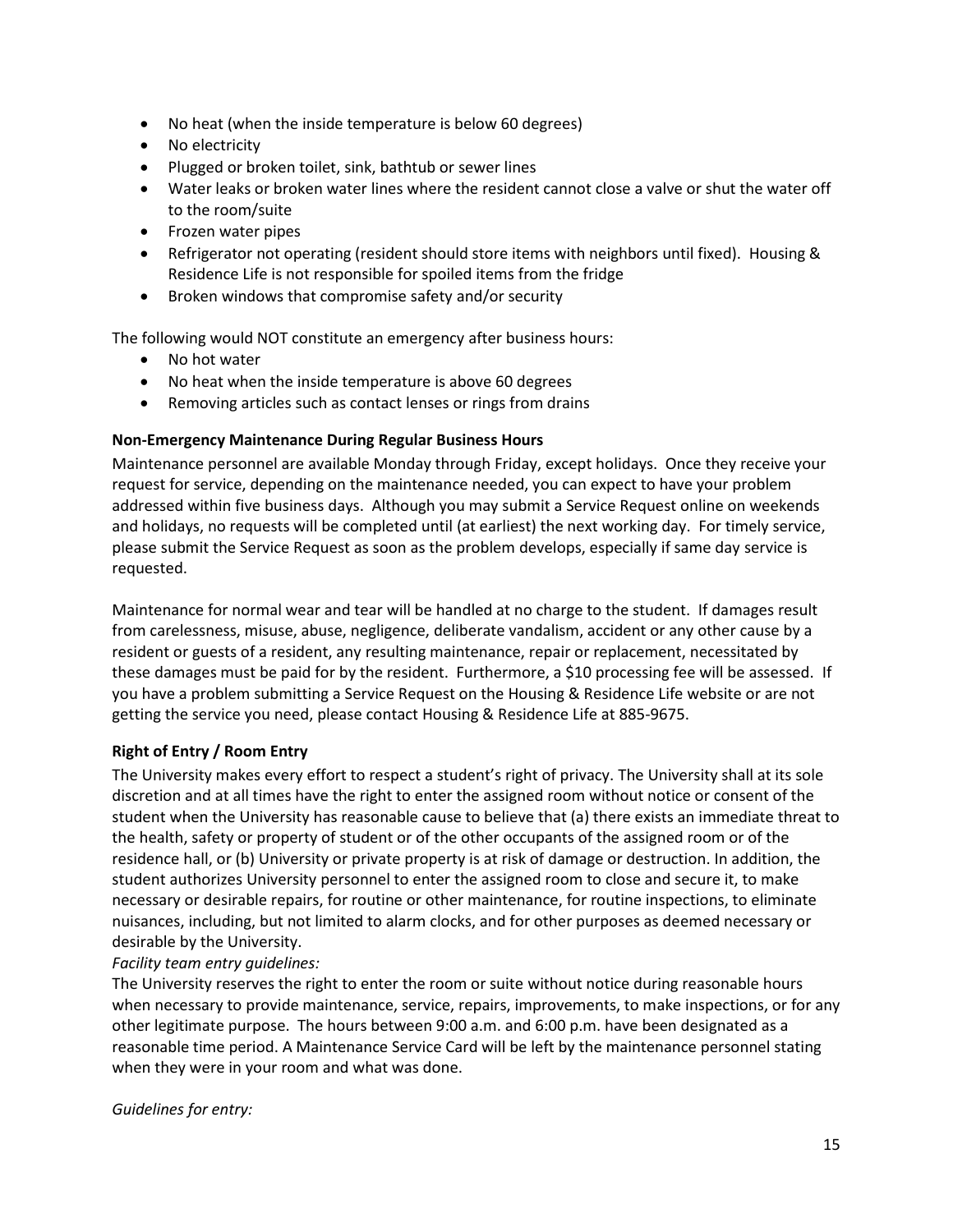Housing & Residence Life staff will knock on the room/suite door, wait 30 to 40 seconds and knock again, louder. If there is no answer at the door or no indication that someone is home, they will use their passkeys, open the door about six or seven inches and call out to see if anybody is home.

# **Health & Safety Code Compliance**

The student shall comply with the city, county, state and federal codes regarding health and safety. Upon proper notice, the student shall comply with all requests from Housing & Residence Life pertaining to the correction of health and safety concerns or violations in their assigned space. Students will be given a specific amount of time to correct the health and safety concerns or violations. Should the student fail to correct the violation in a timely manner, Housing & Residence Life reserves the right to send in staff to correct the concerns or violation and the student will be responsible for the cost of such correction. Housing & Residence Life also reserves the right to terminate a student's License Agreement if a reasonable level of cleanliness and sanitation is not maintained.

# **Health & Safety Inspections**

Residence Life staff members perform regular safety inspections. Trash/recycling may be removed (with labor charges to the student), room/bathroom cleaning may be completed with appropriate charges to the students assigned to the room/suite, and policy violations that are noted during inspections may result in referral for disciplinary action. Staff will also check for double occupancy violations (please see Consolidation Procedures).

# **Cleanliness and Sanitation**

For the health and safety of all students, it is the responsibility of the residents:

- To keep the room and suite clean and free from garbage and trash.
- To share in the proper care, cleaning, and use of community areas and facilities, including stairs, stairwells, and laundry rooms.
- To dispose of all trash and garbage in the dumpsters provided near each building. Do not use dumpsters that are not located in Housing & Residence Life. Residents shall not sweep trash from inside to hallway or throw dirt, trash, garbage, or waste from windows or balconies.
- To not use corrosives such as Drano or Liquid Plumber. They are a safety hazard to our employees as well as our pipes. If you have a slow or plugged drain, submit a Service Request.

#### **Pests and Nuisance Prevention**

All residents must help by practicing good housekeeping techniques. Please use the following suggestions:

- Do not leave dirty dishes or food on the countertops or sinks overnight.
- Store open food containers (cereal boxes, etc.) in plastic bags or in the refrigerator.
- Do not use contact paper in cabinets. Cockroaches feed on the sticky backing.
- Keep all counter tops and floors clean and free of food crumbs.
- Do not store damp rags or sponges in dark closets. Store all brooms and mops with the handle down.
- Do not leave articles of clothing or bedding on closet floors, in corners, etc. Pests nest in dirty closets.

# **Service and Assistance Animal Policies**

Additional information regarding the University's policy on service and support animals can be found at [http://www.uidaho.edu/apm/95/16.](http://www.uidaho.edu/apm/95/16)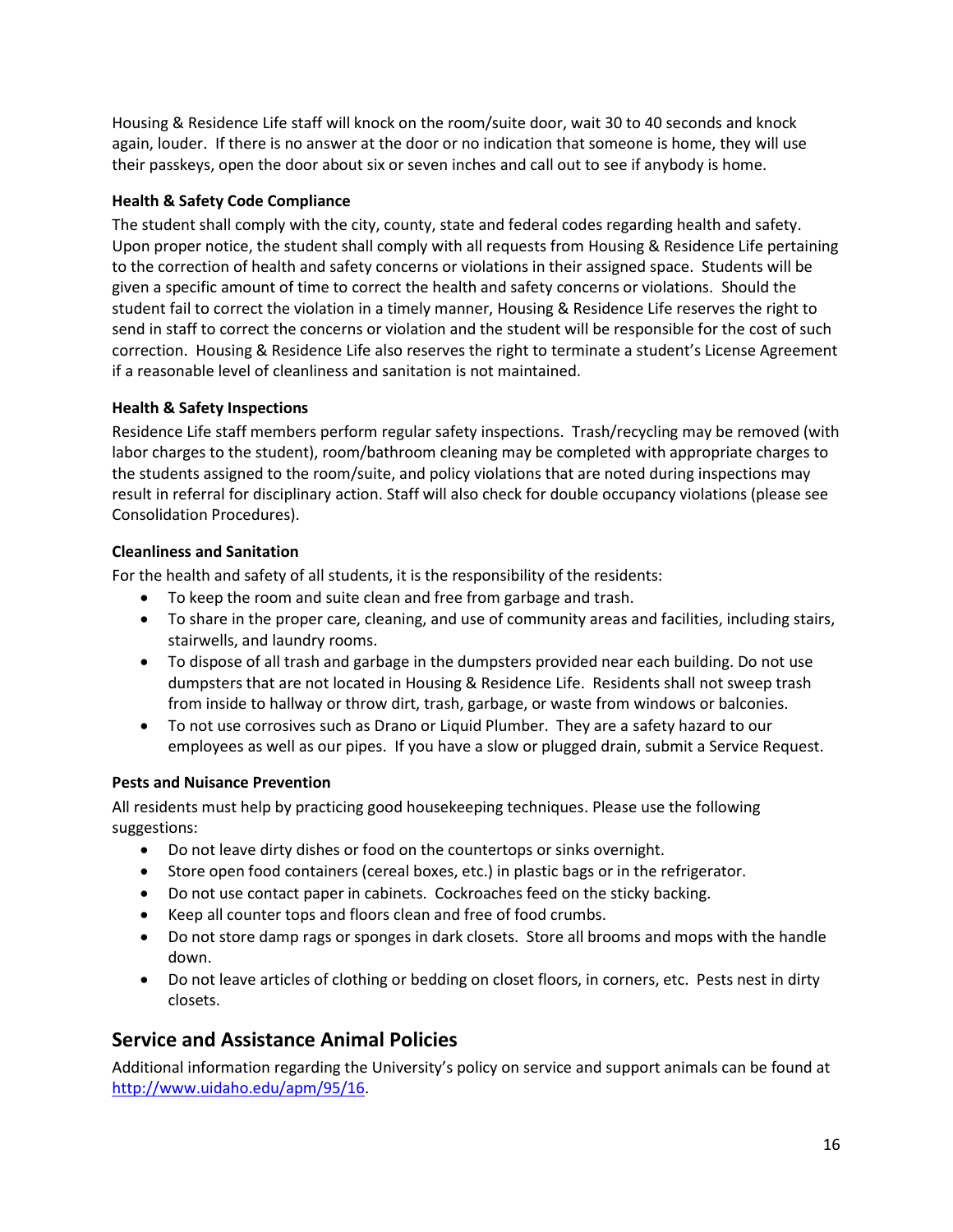#### **Service Animal Policy**

A service animal is a dog or miniature horse that is individually trained to do work or perform tasks for the benefit of a person with a disability, and the work or task must be directly related to the individual's disability. A student wishing to bring a service animal into campus housing should first contact Housing and Residence Life and the Center for Disability Access and Resources (CDAR).

The University requires the student to provide a Certification of Need for Service or Assistance Animal from the student's attending or diagnosing licensed health professional confirming the student's disability and disability-related need for the requested animal as a reasonable accommodation. CDAR may ask the student whether the animal is required because of a disability and what work or task the animal has been trained to perform. Certification is required on an annual basis. **The University requires recertification of need for a service or assistance animal as the result of changes in the student's medical or mental health condition, replacement of student's animal, or revision of University policies.**

The resident must comply with the policies set forth in the Administrative Procedures Manual Section 95.16 C-2.a and C-4.a. The University may require the resident to remove a service animal from the dwelling if the resident is not complying with applicable laws, the animal poses a direct threat to the health or safety of others, the animal's presence fundamentally alters the nature of University Housing Operations, the resident cannot effectively control the animal, or the animal is not housebroken.

Please see "Animal Policies and Requirements" for the specific provisions under which the animal must be kept.

#### **Support/Assistance Animal Policy**

Qualified support animals are allowed in residential rooms once fully documented and approved. A support animal is an animal that provides support that alleviates one or more identified symptoms or effects of a person's disability. Unlike service animals, support animals are not trained to perform work or tasks and are not considered pets. Pursuant to the Fair Housing Act, a resident may keep a support animal in the residence if the resident has a disability, if the animal is necessary to afford the resident an equal opportunity to use and enjoy the residence, and there is an identifiable relationship between the disability and the assistance provided.

Support animals may accompany the resident in the room/suite.

Before a support animal can move into residential spaces with a resident, a request must be made to the Center for Disability Access and Resources (CDAR) and approval granted (30 days prior to occupancy) by submitting the Disability Services Request Form, which can be obtained by contacting the CDAR office. CDAR will require documentation from a licensed physician or mental health provider that provides sufficient information for CDAR to verify: (a) the existence of a disability (i.e., physical or mental impairment that substantially limits one or more major life activities); and (b) that the support or assistance animal alleviates at least one of the identified symptoms or effects of the disability.

The University does not require residents who are accompanied by support animals in residential rooms to pay a surcharge for their support animal, such as a pet deposit. After CDAR & Housing approve a request for a support animal they will meet with the student and all parties will sign the Service and Assistance Animal Agreement.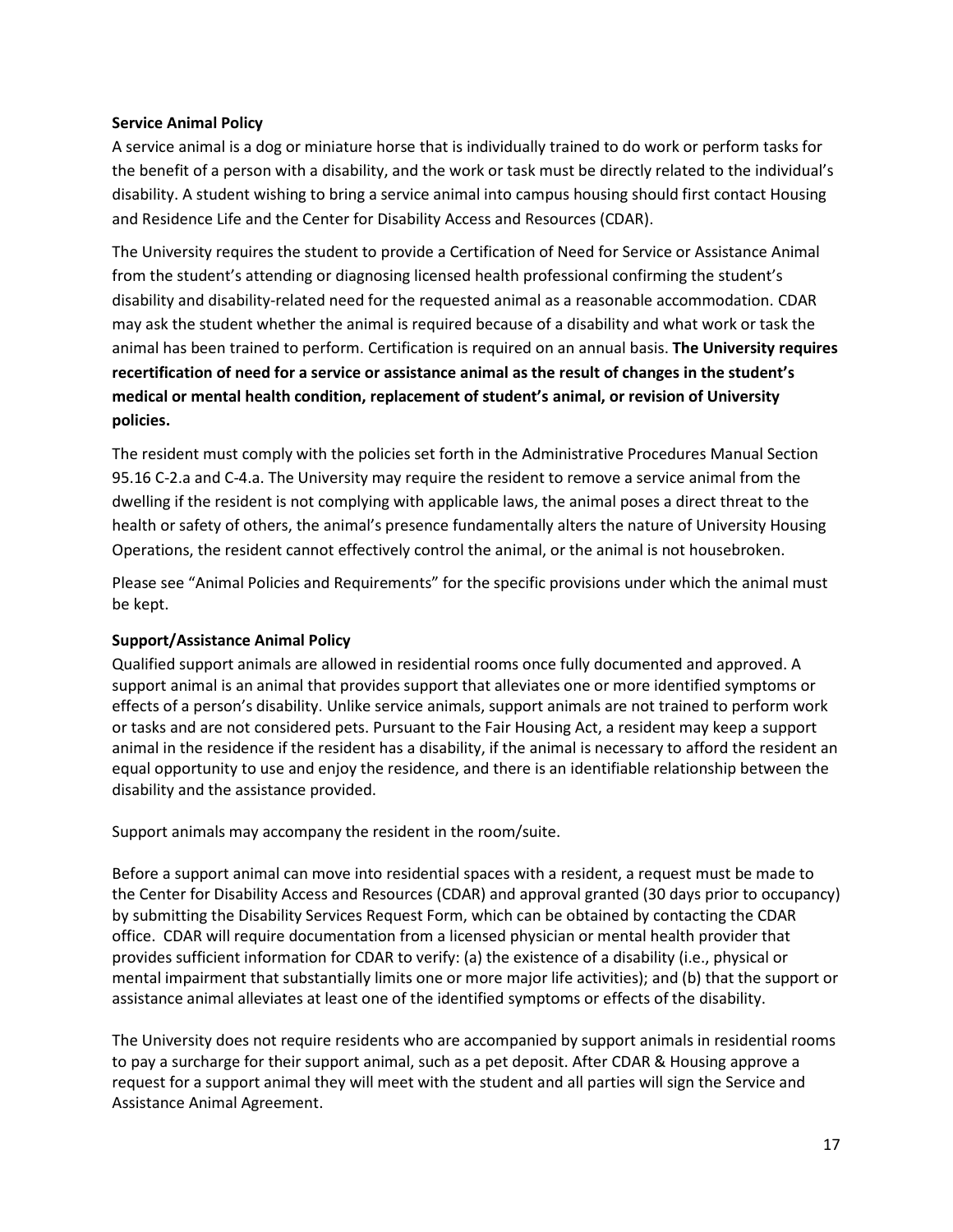The resident must comply with the policies set forth in the Administrative Procedures Manual Section 95.16 C-2.c and C-4.c. The University may require the resident to remove an assistance or support animal from Housing if the resident is not complying with applicable laws, the animal poses a direct threat to the health and safety of others, the animal would cause substantial physical damage to the property of others, the animal would pose an undue financial and administrative burden on the University, or the animal would fundamentally alter the nature of Housing Operations.

Please see below for the "Animal Policies and Requirements"

If a person has a disabling condition that may be affected by the presence of a support animal in residential spaces, that person may contact the CDAR & Housing for assistance. The University is committed to ensuring that the needs of all people with disabilities are met and will determine how to resolve any conflicts or problems as expeditiously as possible.

# **Animal Policies and Requirements**

In addition to the policies set forth in the Service Animal Policy and Assistance/Support Animal Policy sections, all students with approved animals in University Housing must comply with the following provisions:

- A. The animal must be kept in compliance with all applicable city and county animal laws and regulations (see Moscow City Code Title 10, Chapter 5 Dogs and Other Animals), including but not limited to those regarding licensing, vaccination and nuisance/noise prohibitions, and must wear vaccination and owner identification tags.
	- i. The animal must have current vaccinations required by law. If the animal is a dog, cat, or ferret, Moscow City Code Title 10 § 5-15 requires such animals to be vaccinated against rabies. All core vaccinations as suggested by the Washington State University College of Veterinary Medicine are strongly recommended, [http://vth.vetmed.wsu.edu/client](http://vth.vetmed.wsu.edu/client-information/sa-vaccines)[information/sa-vaccines.](http://vth.vetmed.wsu.edu/client-information/sa-vaccines)
	- ii. If the animal is a dog, Moscow City Code Title 10  $\S$  5-2 requires the dog to be registered with the City of Moscow. Copy of registration will be provided to Housing.
- B. If the animal is subject to city registration and vaccination laws, the student must provide proof of current registration and certification from a veterinarian of current rabies vaccination.
- C. If the animal is a canine or feline; student must provide certification of altering (spay or neuter).
- D. The animal must be in good health.
- E. The animal must be appropriately socialized to reside in an on-campus community, and must not demonstrate aggression toward people or other animals. The owner of an aggressive or repeatedly disruptive service or assistance animal will be required to remove the animal from university facilities as it poses a direct threat to the health and safety of others.
- F. The owner must be in full control of the animal at all times. The animal must be leashed, or otherwise contained and controlled. Animal shall not be left unattended in campus yard areas or other public spaces.
- G. If residing in a double occupancy space the animal must be under the direct control of the owner at all times within the room space. The animal may not intrude into the space of the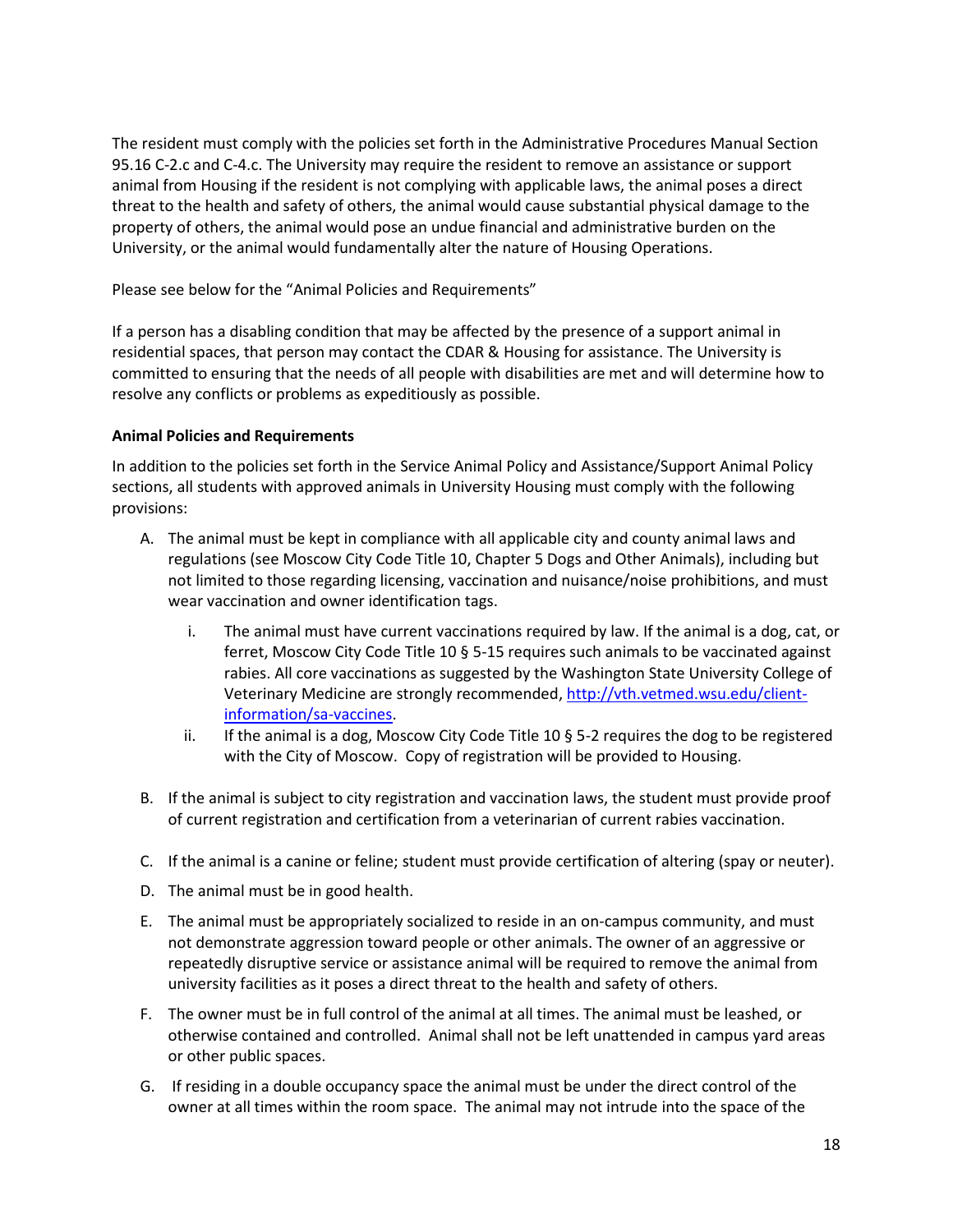other occupant within the room. The animal must be crated/leashed when not under the direct control of the owner, such as times when the owner leaves the room or is sleeping.

- H. The animal must be house broken and may not relieve itself in the unit, except in properly designated locations, e.g., the litter box for a cat. It is the owner's responsibility to collect feces and dispose of it in an outdoor waste receptacle. If the assistance or support animal is a cat, disposal of cat litter, including litter marked "flushable," by flushing it down the toilet or any other plumbing fixture is prohibited. CDAR or Residence Life can provide additional guidance on where to dispose of animal waste if necessary.
- I. The owner is responsible for animal hygiene sufficient to prevent offensive odors within, or permeating from, the unit. Flea control is essential and adequate measures are required. If a flea problem develops, it must be remedied immediately and effectively.
- J. The owner is responsible for the health and welfare of the animal, providing adequate nutrition, making sure it gets adequate exercise, giving it ample time to eliminate its waste in appropriate locations, and immediately cleaning up after the animal when it defecates, in order to protect small children and others from contact with animal waste.
- K. The owner must ensure that the animal does not cause injury or damage to property inside or outside of the unit, and assumes responsibility for the cost of injuries & repairs for all damage caused by the animal.
- L. The owner must ensure that the animal does not pose a direct threat to the health and safety of others.
- M. If at any time the animal is replaced with another animal, the student must immediately notify CDAR & Housing of the reason and get approval for the new animal. The University will require recertification of need by the student's attending or diagnosing health professional.
- N. The owner must notify the university of any change in their medical or mental health condition that affects the owner's need for a service or assistance animal.
- O. The owner must recertify animal annually, 30 days prior to occupancy. Recertification includes updated documentation and approval.
- P. The owner is responsible for setting up an emergency plan for the animal in case owner is unable to care for the animal or there is an emergency on campus that requires vacating the room space such as a fire drill etc.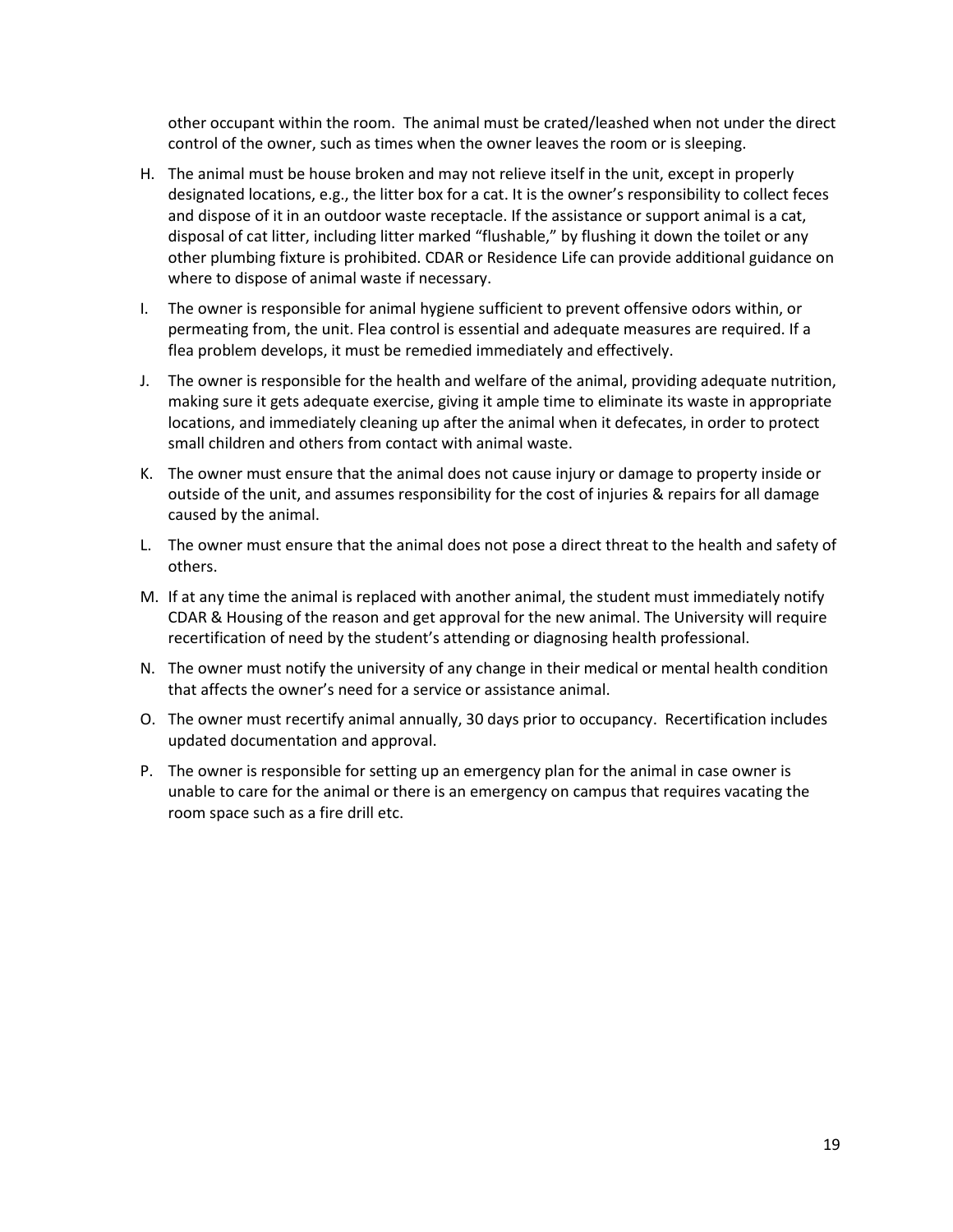# **Residence Hall Policies**

Students living in the Residence Halls agree to the following:

- Compliance with University officials and police on campus
- Students who verbally abuse or fail to cooperate with the reasonable request of a University official (including all members of the Housing & Residence Life staff) acting in the performance of their duties may face judicial action.
- Moscow Police Officers are members of the University community and are regularly in the residence halls for community-oriented policing, educational programming and to address community concerns as they arise.

#### **Violations of Policies**

Students are responsible for their actions and the actions of their guests and will be held accountable for violations of the housing policy as well as for University policies and regulations as stated in the Student Code of Conduct. Violations of housing policies are also violations of the Student Code of Conduct. Sanctions are imposed as a means to help educate and to hold students accountable. Students are required to complete sanctions. Sanctions include, but are not limited to:

- Warning a verbal or written notice indicating that the actions or behaviors of the student are not acceptable.
- Educational sanctions provide an opportunity for the student to change their behavior and increase understanding of how their actions affect the community or other individuals.
- Community service a specified amount of hours to be determined by the hearing officer in restitution to the community.
- Probation a documented statement that the student's status in Housing & Residence Life is seriously jeopardized.
- Relocation to another residence hall community moving the resident from their assigned room into another residence hall floor or building. The student's access is often restricted from the previous community.
- Restitution the resident is required to make payment to the University or to other persons, or groups for damages, which the student is responsible.
- Fines charges levied against the student account (not to exceed \$200).
- Student account hold a hold will be placed on your student account which could restrict registration, graduation, and/or receiving transcripts.
- Termination of the agreement an administrative action taken by Housing & Residence Life to remove a student from the residence hall. Such action does not absolve the student of their financial obligation.

#### **Policies**

Where applicable, policies are in effect for all students, those who live in campus housing, as well as those who live off campus.

# **1. Administrative Procedures.**

a. All students must abide by the procedures listed in this Handbook, or License Agreement.

# **2. Active Sports.**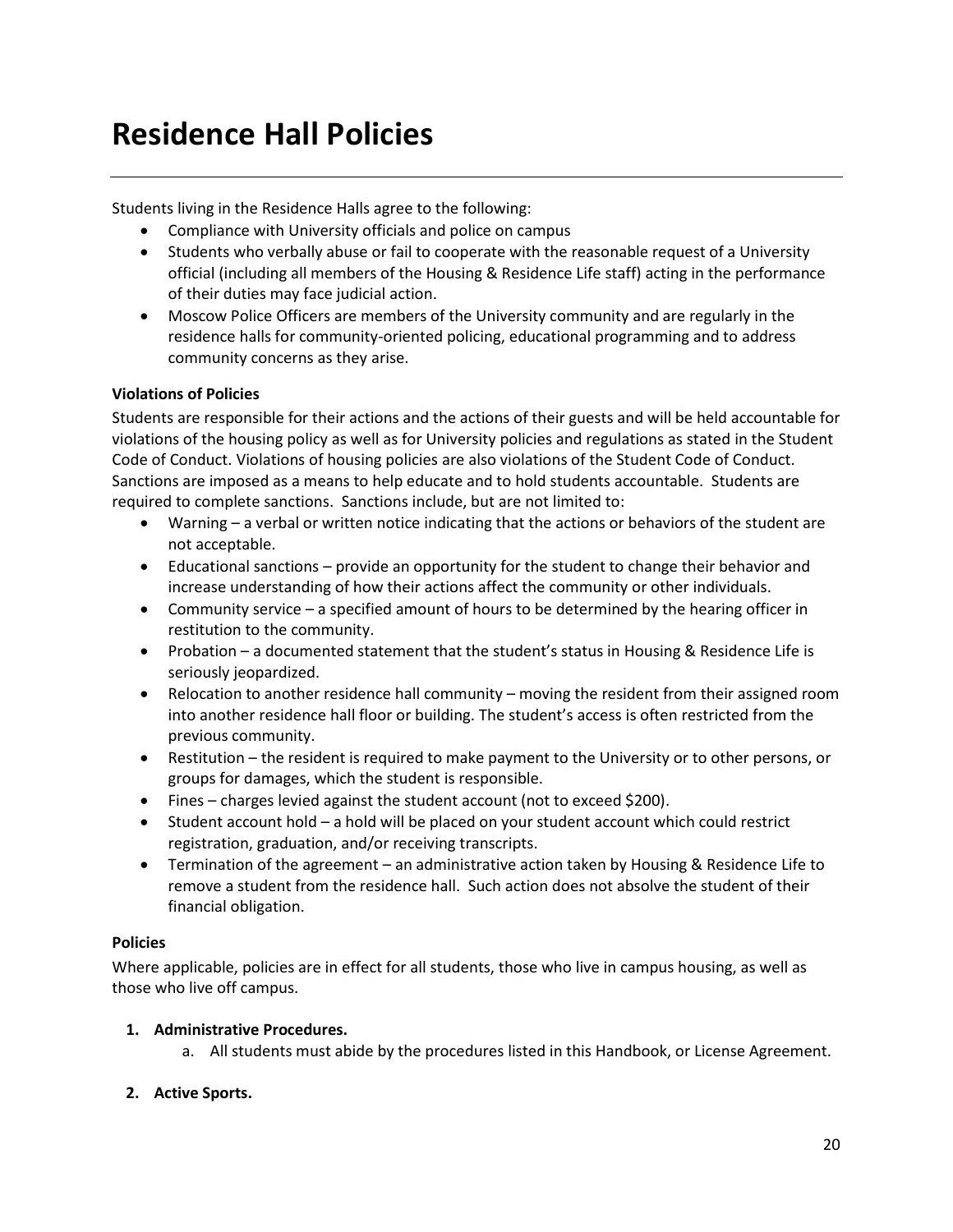a. Participating in active sports in areas that are not designated for that purpose is prohibited.

# **3. Advertising / Posting.**

- a. Unless approved by Main Housing Office or professional staff member, any advertisements or postings are prohibited.
- b. Community Postings that are approved, must clearly display the name of Universityrelated sponsor on the posting.
- c. Individual Room Postings must follow the below guidelines:
	- i. Items visible from the outside of a room must not be offensive, lewd, or contain alcohol/drug references or imagery;
	- ii. Combustible items shall not be utilized as ceiling or wall coverings;
	- iii. A maximum of 25 percent of wall space may be covered in items capable of burning (such as, but not limited to: cloth, paper, wood, canvas, nylon, posters, pictures, wreaths, etc.);
	- iv. No more than 50 percent of room door may be covered;
	- v. The room number must always remain visible;
	- vi. Flammable materials are strictly prohibited.

# **4. Alcohol.**

- a. Students under the age of 21 may not possess, consume, provide, manufacture, sell, exchange, or otherwise distribute alcohol.
- b. Students under 21 will not participate in events where alcohol is being served or be in the presence of alcohol in a residence hall room and/or suite.
- c. Students who are at least 21 years of age may consume alcohol responsibly in the privacy of their room with the door closed and may only possess one open container per individual of legal drinking age where drinking is permitted
- d. Students of legal drinking age may not manufacture or sell alcohol, nor may they provide or distribute alcohol to minors, or consume alcohol in the presence of minors.
- e. Alcohol is permitted for those residents who are of legal drinking age, but may not be consumed in presence of minor guest(s), must be consumed within the room with a closed door, may not be consumed in public areas, and containers must be disposed of immediately.
- f. Possession of full or empty containers equaling more than 144 ounces of beer, one 750 mL bottle of wine, or a 750 mL bottle of liquor is not allowed per room with residents of legal drinking age.
- g. Guests of legal drinking age visiting residents of non-drinking age may not consume alcohol.
- h. Students may not display or decorate room/suite with alcoholic beverage containers or signage. Beverage containers are defined as those containers whose sole purpose or intention are to contain alcohol.
- i. Students who are noticeably intoxicated and/or disruptive when they return to the residence halls and/or requiring assistance may be subject to disciplinary action.
- j. Consuming alcohol in public areas is strictly prohibited. Public areas include but are not limited to lobbies, kitchens, restrooms, elevators, rooms with doors open, hallways, bathrooms, and any area other than a student's room with door closed.
- k. Empty alcohol containers must be disposed of or stored promptly.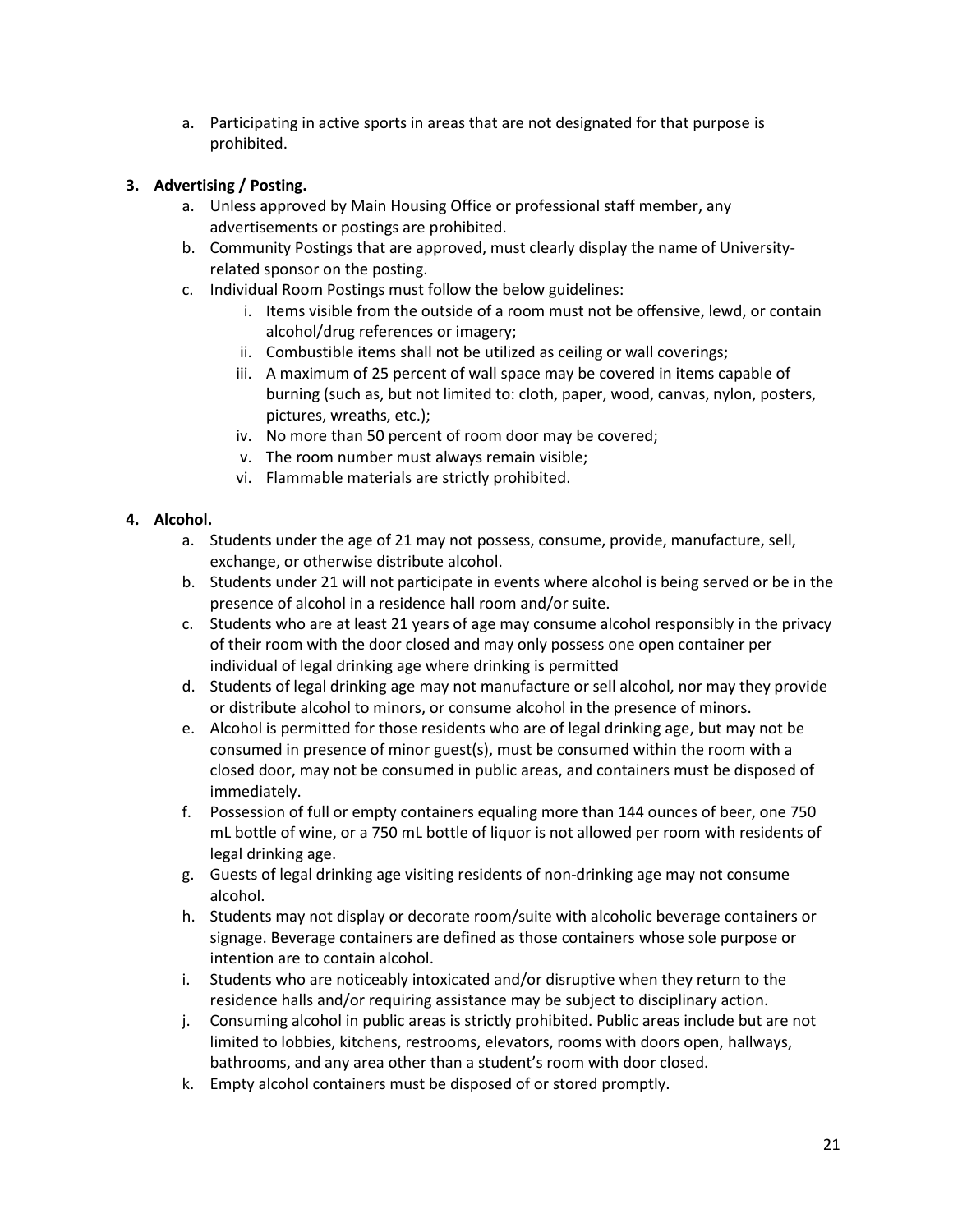- l. Delivery or shipment of alcohol to a student housing facility is prohibited. Any packages that reasonably appear to contain alcohol will be detained and opened with the student. If the package contains alcohol beverages, it will be returned to the sender at the expense of the student.
- m. Activities that promote an atmosphere of irresponsible consumption are prohibited, including but not limited to kegs, beer bongs, and beer/water pong.
- n. Alcohol of any kind is prohibited in communities that are substance free.

# **5. Appliances.**

- a. Possessing items in student rooms/suites used to cook food or to create heat that do not have an automatic shut off is prohibited.
- b. The following items are strictly prohibited regardless of automatic shut off in all interior spaces and buildings, including, but not limited to: toaster, pressure cooker (including Instant Pots), deep fryer, air fryer, hot plate/heating element, open flame or gas grill of any size or kind, etc.

# **6. Bed Guidelines.**

- a. Cinder blocks are prohibited.
- b. Attaching lofts to walls, floor, or ceiling without proper authorization is prohibited.
- c. Any mattress and bed not provided by Housing & Residence Life are prohibited.
- d. Un-bunking beds within Wallace Residence Center is prohibited.

#### **7. Bicycles.**

- a. Bicycles not stored in approved locations (including indoor bicycle storage areas in some areas), not registered with the City of Moscow, or not secured with a locking device are prohibited.
	- i. Bicycles may not be stored in suites or rooms.
	- ii. Bicycles may not be stored in any hallway, lounge, or common space unless otherwise designated for bicycle storage;
	- iii. Bicycles are not to be chained or locked to handrails, benches, or buildings.
- b. Bicycles are not to be ridden in buildings.
- c. Bicycles not removed after spring semester will be considered abandoned property.

# **8. Community Kitchens.**

- a. Unattended appliances or food while cooking is prohibited.
- b. Failure to appropriately clean up kitchen or cooking supplies is prohibited.
- c. Extended storage of food in community refrigerators or cabinets is prohibited.

#### **9. Computer Usage.**

Failure to comply with [University of Idaho Computer Use Policy](https://www.uidaho.edu/governance/policy/policies/apm/30/12) is prohibited.

#### **10. Dining Services**

a. Failure to comply with Vandal Dining policies and procedures is prohibited.

#### **11. Disruptive Behavior.**

a. Behavior that a reasonable person would view as substantially or repeatedly interfering with the community, Housing & Residence Life staff, or other University officials is prohibited.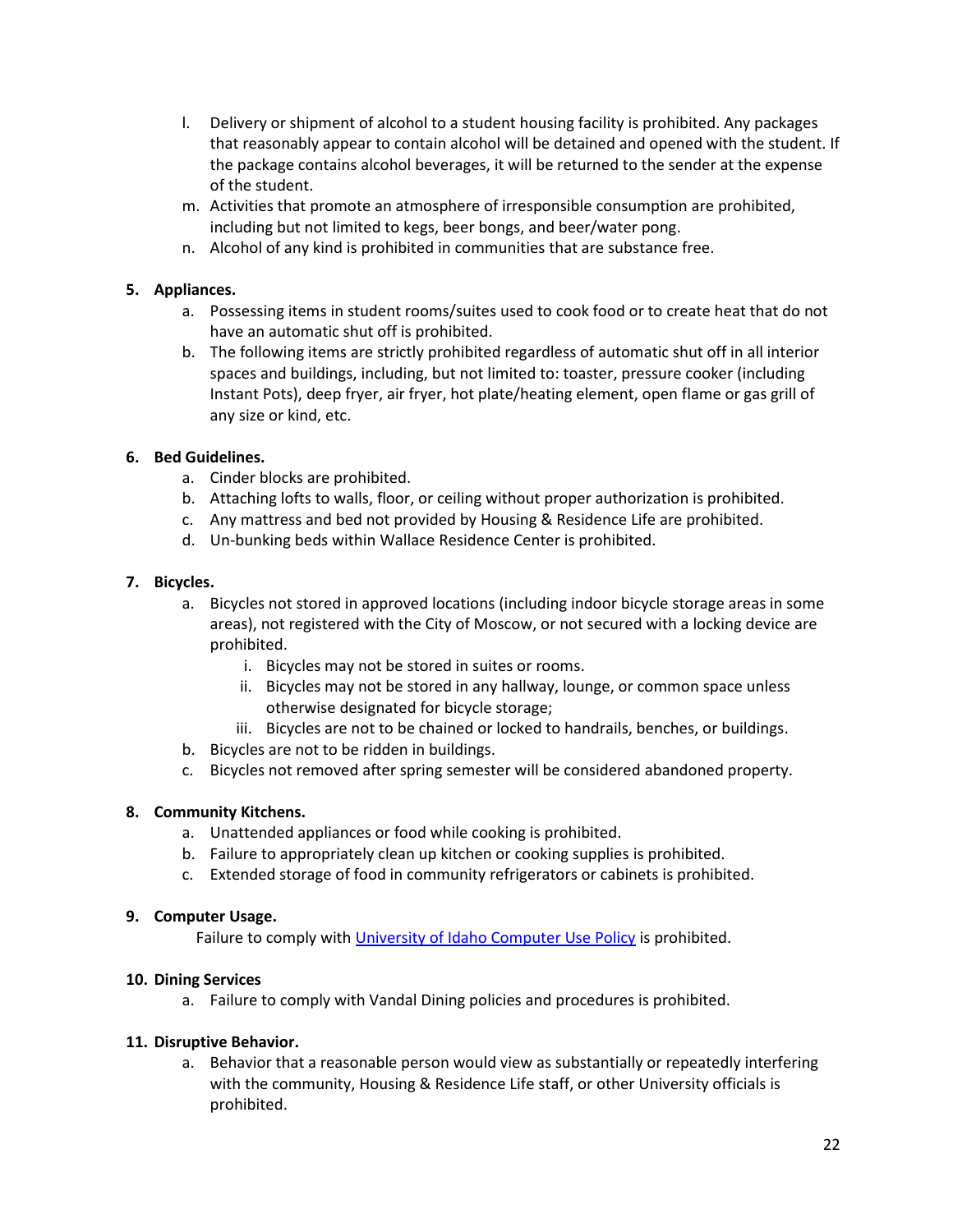- b. Failure to comply with reasonable requests made by Housing & Residence Life staff or other University officials is prohibited.
- c. Activities in hallways and other indoor areas that could cause damage to persons or property including sports in the halls, skateboarding, etc. is prohibited.
- d. Interference, disturbance, or obstruction of any other student or staff member by means of noise, abusive language or other nuisance is prohibited.
- e. Failure to provide identification when requested by a Housing & Residence Life staff member is prohibited.
- f. Engaging in lewd, obscene, indecent behavior or any conduct that is offensive to accepted standards of decency such as public nudity or public urination is prohibited.

# **12. Doors/Egress/Entrance.**

- a. Propping open exterior building doors, fire doors (including some interior room/suite doors), and hallway doors is prohibited.
- b. Obstructing the safe and efficient egress or entrance to rooms, hallways, or common spaces in any way is prohibited.
- c. Modifications or alterations of any type to windows, ledges, or doors including removal of stops and screens is prohibited.
- d. Throwing or hanging any materials or liquids from windows or entrances and/or passing objects through or otherwise breaking the plane of the window is prohibited.
- e. Accessing the canopy, roof, access panels, gutters, window ledges, or other exterior elements of any building is prohibited.

# **13. Drugs, Prescription Medication, and Illegal Substances.**

- a. Illegal substances are prohibited by campus (Student Code of Conduct Article VII), state and federal law.
	- i. While the State of Washington has made possession and use of marijuana legal under Washington law, the possession and use of marijuana remains illegal under both federal law and the laws of the State of Idaho. Even though you can buy marijuana at a retail marijuana store in the State of Washington, it is illegal and violates the Student Code of Conduct to bring marijuana into Idaho. You will be subject to criminal penalties and disciplinary action under the Student Code of Conduct if you possess or use marijuana in the residence halls or in the State of Idaho.
- b. Consumption, possession, furnishing, manufacturing, selling, exchanging, or otherwise distributing any drugs is prohibited by state and federal law.
- c. Using or misusing illegal substances is prohibited by federal and state law.
- d. Misuse of over the counter drugs or prescription medication is prohibited.
- e. Providing over the counter drugs or prescription medication to any person(s) is prohibited.
- f. Any object or device (homemade or otherwise) that reasonably can be used to conceal or consume controlled substances is prohibited.
- g. Any device found to have drug residue is considered paraphernalia and is prohibited.

#### **14. Electrical Cords.**

- a. Improper maintenance and upkeep of cords and wiring are prohibited.
- b. Daisy chain extension cords are prohibited, this includes but is not limited to: one power strip plugged into another; multiple extension cords linked, etc. Only one power strip per plug directly into the wall.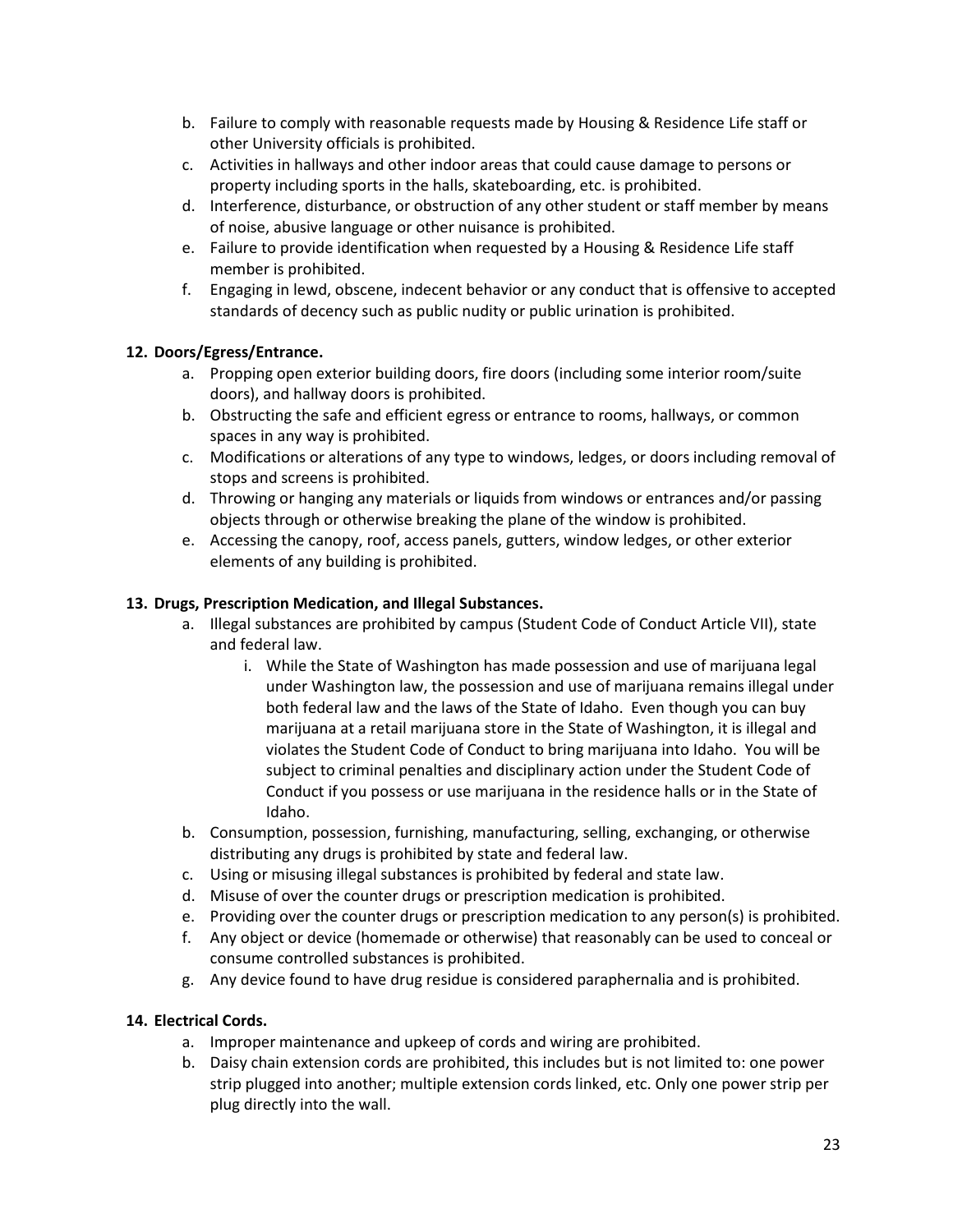c. Heavy-duty power strips equipped with internal breaker protection are authorized for limited use. All such devices must utilize a minimum 16 gauge, 3-wire, grounded threeprong type cord. This may also include any item that is deemed by Housing & Residence Life staff as unsafe.

# **15. Elevators.**

- a. Inappropriate behavior in the elevator is prohibited. This includes, but is not limited to:
	- i. Forcing doors open;
	- ii. Pushing emergency button without experiencing an emergency;
	- iii. Pushing multiple buttons for floor other than destination;
	- iv. Jumping, horseplay, and loitering.
- b. Use, or attempted use, of elevators during fire alarm is prohibited.

#### **16. Entrepreneurial Enterprises.**

a. No business may operate out of, or use as its base of support, any room or residence on University property, or through University network.

# **17. Failure to Comply.**

- a. Residents are required to comply with official requests or directives of the university or a university official.
- b. Residents must not interfere or obstruct staff performing their duties.
- c. Residents must not provide false information.
- d. Failure to comply is prohibited, which includes but is not limited to:
	- i. Refusal to present identification;
	- ii. Falsely identifying yourself by name, age, residence, etc.;
	- iii. Providing false information to staff and/or officials;
	- iv. Refusing or ignoring a direction while staff are performing duties;
	- v. Failing to open one's room/unit door at a staff member's request;
	- vi. Purposely violating policy, directive, or restriction communicated by staff or officials;
- e. Failure to respond to official request by verbal, letters, university email, etc. is prohibited.

#### **18. Fire Safety**.

- a. Tampering with, altering, damaging, disabling, or inappropriately utilizing any fire safety equipment or creating such condition that could create a potential fire hazard, including false fire alarms and failure to evacuate during a fire alarm is prohibited.
- b. Unless approved by Housing & Residence Life staff, the following items are prohibited: Live trees, wreaths, or garlands in student spaces; Any live trees in community spaces must have approval from Professional Housing staff; Open flame items (even if not lit) including: candles, incense, punks, lanterns, etc.; Flammable liquids, gases, oil, etc.; motor vehicles of any type (including but not limited to Hoverboards, Swagways, IO Hawks, Skywalkers, and similar devices), or associated parts for maintenance, repair, or storage; Student construction, made of wood, not coated with two coats of fire retardant paint.
- c. Cords placed under carpets or doors are prohibited.
- d. Students will not set a fire, pull or call in a false alarm, discharge or remove a fire extinguisher or hose, tamper with smoke detector, break the safety glass on the fire extinguisher case, prop fire doors, and/or leave an area through the locked fire door.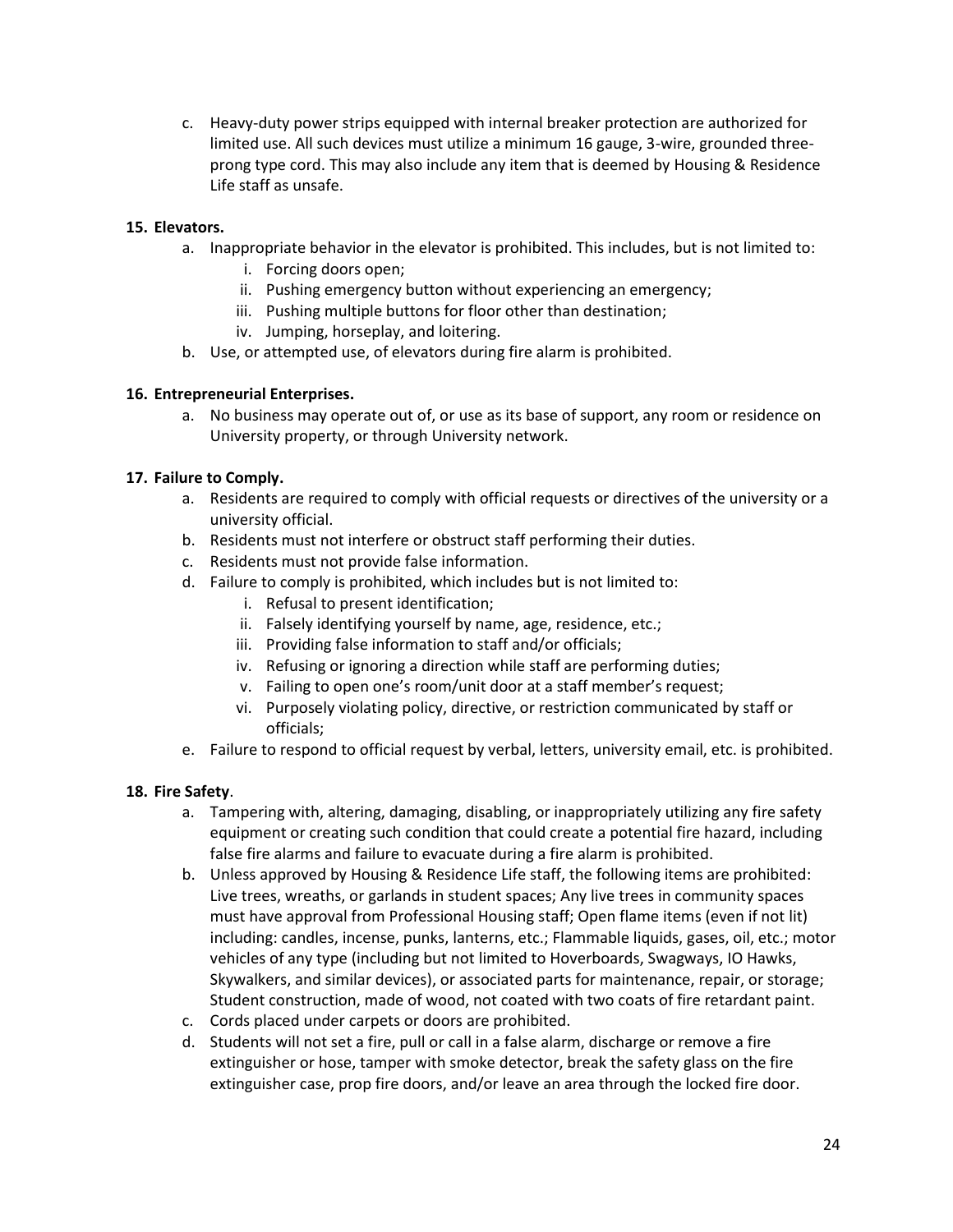# **19. Furniture.**

- a. University furnishings shall not be removed from student rooms, common spaces or lounge spaces.
- b. Furniture, other than that provided or authorized by Housing & Residence Life, is prohibited in lounge spaces.
- c. Modifying or damaging University furniture is prohibited.

# **20. Guest Responsibility**.

- a. Any individual that is not a resident student of the specific room, hall, or building must be invited to the community and must be escorted by host at all times. The host will be responsible for guest's behavior.
- b. Hosting a guest without permission from the resident's roommate is prohibited.
- c. Guests staying more than three nights in a row or seven nights per semester is prohibited.
- d. Having a number of guests that exceeds the fire capacity for a room/suite is prohibited.

# **21. Key Responsibility.**

- a. Failure to maintain possession of their room key, mail key, and student ID card is prohibited.
- b. Loaning or giving a key or student ID card to another person or using a key or student ID to admit an unescorted, non-resident is prohibited.
- c. Inappropriately utilizing keys or other means to access spaces to which a student is not expressly permitted entrance is prohibited. This includes occupying or utilizing a room space to which you are not assigned.
- d. Keys must not be copied or reproduced.
- e. Lost or stolen keys must be reported to the Housing Information Desk immediately.
- f. Keys must be returned to the University upon request or upon checkout
- g. Keys that are lost or not returned on time will result in a \$75 rekey fee.

#### **22. Misuse of University Resources, Property, or Personal Property of Others.**

- a. Theft, or attempted theft, of property of the University or another person is prohibited.
- b. Property in an assigned space shall not be removed without proper authorization.
- c. Tampering or borrowing any property without permission is prohibited.
- d. Damages caused to University or personal property, including but not limited to, graffiti, placing or dumping trash, damaging bulletin boards, and other destructive activity is strictly prohibited.
- e. Unauthorized possession of keys or identification for the purpose of access is prohibited.

#### **23. Odors**.

a. Having odors that originate from inside a resident room, common space, or lounge space that is detectable is prohibited, which includes but is not limited to: marijuana, alcohol, excessive fragrances, garbage, hygiene, or other odors.

# **24. Passive Participation.**

- a. Residents are obligated to remove themselves from any situation that is a violation of Housing Policy and/or the Student Code of Conduct and report the situation to a Residence Life staff member.
- b. Residents present during a violation of a Housing Policy and/or the Student Code of Conduct can be held responsible for that violation.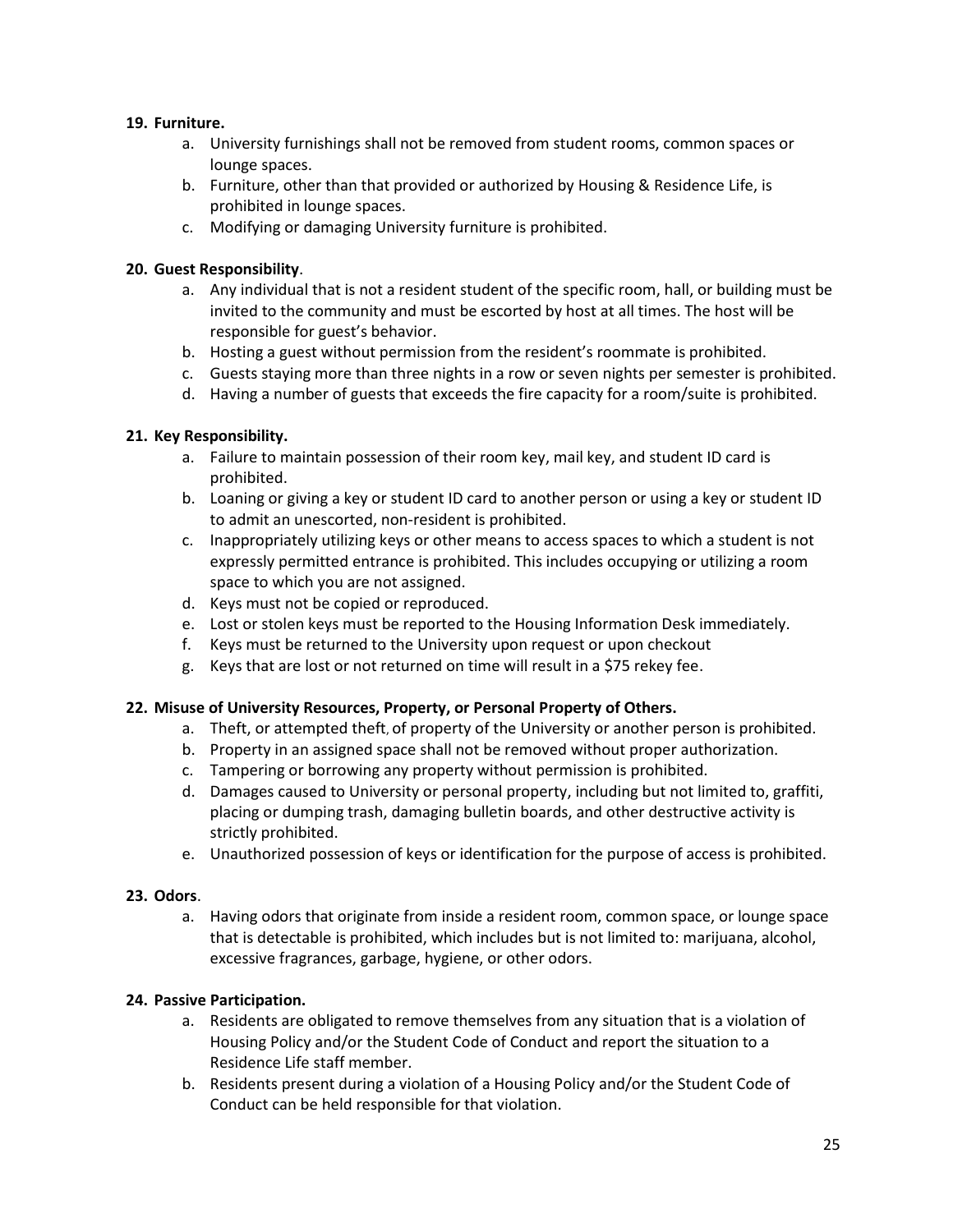# **25. Pets**

- a. Students may not have animals in any residential building on either a temporary or permanent basis, with the exception of fish kept in aquariums/tanks.
- b. Fish tanks cannot be over ten gallons and only one tank is allowed per room/suite.
- c. Students should properly clean, store, and empty fish tanks, including during extended breaks.
- d. Students shall not leave fish unsupervised over extended breaks.
- e. Preventative measures should be taken at all times for odor control. Consideration of others must be taken into account.
- f. Residents will be charged for labor and supplies for damage to the room/suite, furnishings, or floor that exceeds normal wear and tear. When the resident vacates the room/suite, staff will bill the resident for any cleaning over and above the norm that must be undertaken because the room/suite housed the pet.
- g. Residents are expected to properly care for pets.
- h. Liability for Pets: Residents are responsible for the actions of their pets, including any personal injury or property damage the pet causes.
- i. Any violation of this pet policy, including neglect of the pet, can result in additional fines or fees, student conduct action, and possible Housing Contract cancellation.

# **26. Pranks and Harassment.**

- a. Individual or group behavior which leads to actual or potential harassment, accident, injury, or damage to a person or property is prohibited.
- b. Stalking, abusive language, insults or taunting directed toward another person are prohibited and rationales such as ignorance, humor, anger or alcohol will not be accepted for such harassment.
- c. Students will not engage in pranks which result in disturbances or distress to others, cause damage to campus or personal property or result in accidents or injuries.

# **27. Quiet Hours.**

- a. Unreasonable noise is any sound, human or otherwise, which is disturbing to others. Unreasonable noise is prohibited. Not adhering to minimum mandatory quiet hours in or around residence halls is prohibited. Standard quiet hours are 11 p.m. to 7 a.m. Sunday through Thursday and midnight to 7 a.m. on Friday and Saturday.
- b. Not adhering to quiet hours in areas and at times designated by Housing & Residence Life including during finals week is prohibited.
- c. Not adhering to a courteous level of sound at any time or failure to reduce volume when requested to do so by another student or staff member is prohibited.

# **28. Recording devices.**

a. Making or attempting to make an audio or video recording of any person(s) on University premises in bathrooms, showers, bedrooms, or other premises where there is an expectation of privacy, without the knowledge and consent of all participants subject to such recordings is prohibited. All areas within a residence hall provide a certain level of privacy; as such, the use of undisclosed hidden recording devices is prohibited, as is the transmission and/or distribution of any such recordings.

#### **29. Roommate and/or Suitemate Agreement(s).**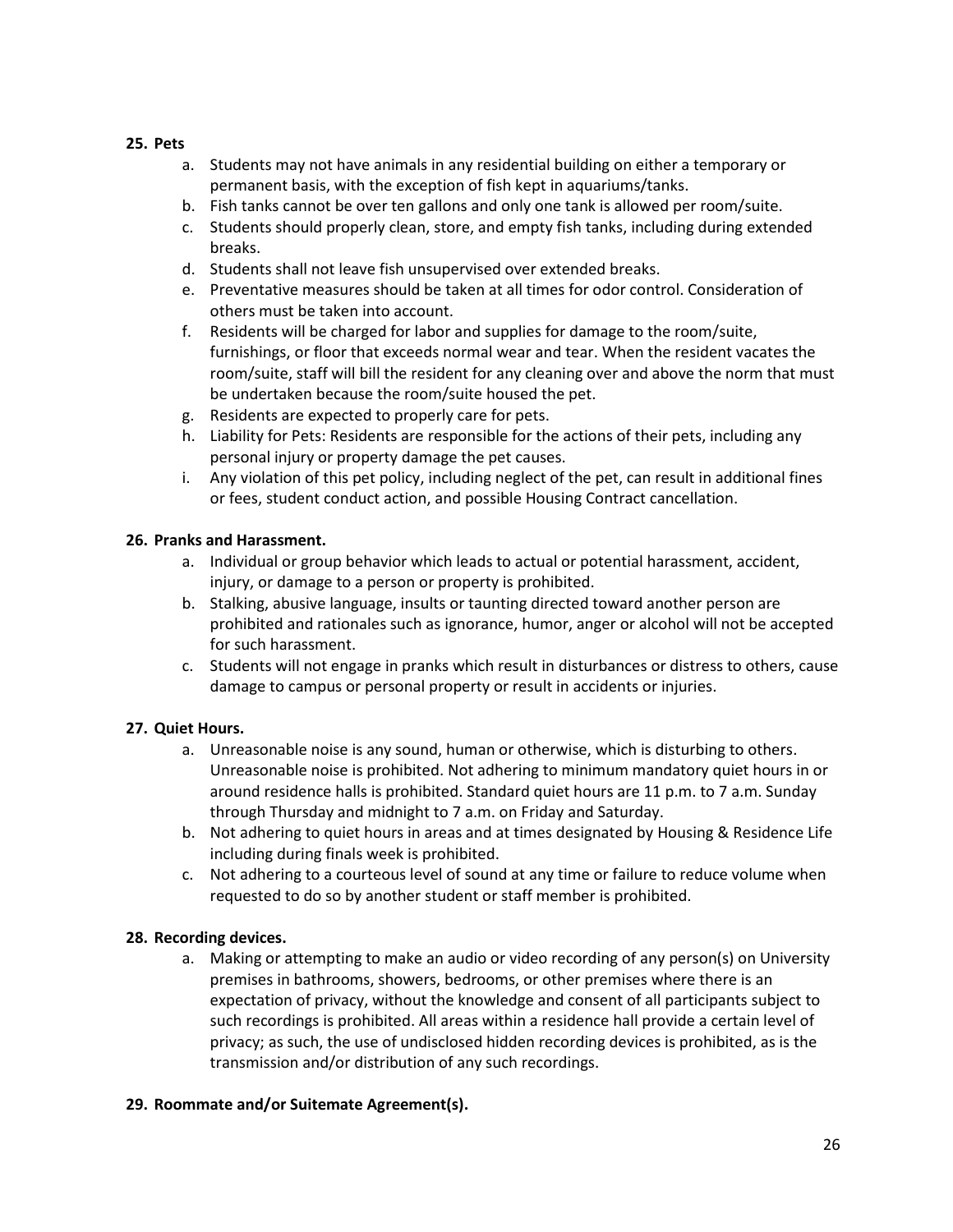a. Failure to abide by agreed to room and/or suite terms is prohibited.

# **30. Room Assignment.**

- a. Students may not live in, occupy or allow another student to occupy any residence hall room or space other than one's assigned location according to Housing & Residence Life Assignments staff.
- b. Student must comply with any Housing & Residence Life request or consolidation requirement.
- c. Failure to abide by procedures outlined is prohibited.

# **31. Room Entry.**

- a. Entering another student's room without the invitation or consent of the room resident at the time of entry is prohibited.
- b. Failure to abide by access procedures outlined is prohibited.

# **32. Room Responsibility**.

- a. Behaviors which are in violation of the Housing Handbook or Student Code of Conduct that occur in a student room or suite are prohibited.
- b. Students living in a room designated for double occupancy may only occupy one-half of the room space. The other half of the room must remain empty and in its original condition.
- c. Residents are expected to maintain a safe and healthy living environment.

# **33. Service & Support Animals.**

a. Student must follow all requirements outlined in Service & Support Animal section. Failure to follow policy may result in removal of animal from Housing & Residence Life.

#### **34. Smoking.**

a. Smoking any product that produces smoke/vapor, including but not limited to cigarettes, cigars, pipes, or electronic cigarettes in any Housing & Residence Life facility or on the University of Idaho campus is strictly prohibited.

# **35. Weapons, Firearms, Fireworks and Explosives.**

Additional information regarding the University Weapon Policy w can be found at: <http://www.uidaho.edu/apm/95/12>

- a. Possessing, using, or storing firearms, explosives, weapons, projectile, explosive devices, or explosive substances within Residence Hall premises is prohibited.
- b. Prohibited items include but are not limited to:
	- i. Air soft guns, BB guns, Billy clubs or batons, brass knuckles, CO2 guns, knives (blades over 4"), swords, nunchaku, paintball guns or markers, pellet guns, sling shots, stun guns, blowguns, bow and arrow, crossbows, throwing stars catapults, and any device which causes dangerous chemical reactions. The full list of items defined as "weapons" is available in the Administrative Procedures Manual 95.12 B-2.
	- ii. Misuse of pepper spray or mace.
	- iii. Demilitarized weapons are prohibited.
- c. Kitchen cutlery is allowed for culinary purposes only. Any items used as weapons will be treated as such.